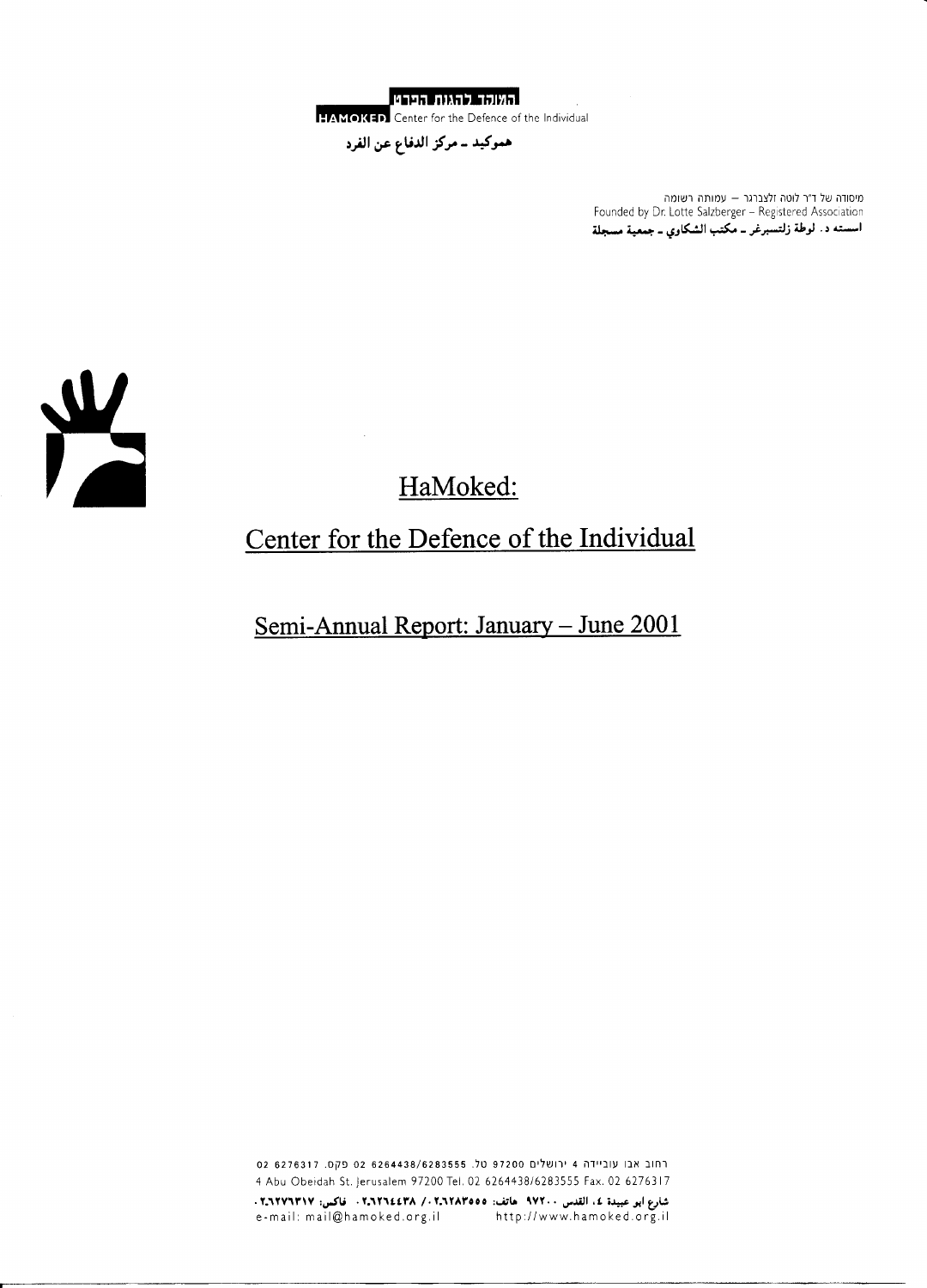## **HaMoked: Center for the Defence of the Individual Semi-Annual Report: January – June 2001**

| <b>Introduction and General Statistics</b>                                                                                                                  | Pages $2-3$ |
|-------------------------------------------------------------------------------------------------------------------------------------------------------------|-------------|
| <b>Detainee Rights</b>                                                                                                                                      | $4 - 9$     |
| <b>Locating Detainees</b><br>$\bullet$<br><b>Administrative Detainees</b><br>Detainees under GSS Interrogations<br>$\bullet$<br>Family visits for Prisoners |             |
| Violence Against Palestinians by the Security Forces9 - 12                                                                                                  |             |
| Conviction, Punishment and Deterrence<br>Civil Suits                                                                                                        |             |
| <b>Freedom of Movement</b>                                                                                                                                  | $12 - 18$   |
| Travel Abroad<br>Closures and Curfews<br>$\bullet$<br>Entry into the Gaza Strip                                                                             |             |
| <b>Residency Rights</b>                                                                                                                                     | $18 - 23$   |
| Residency in Jerusalem<br>$\bullet$<br>Health Insurance for Minors<br>$\bullet$<br>Residency in the West Bank and Gaza Strip                                |             |
| <b>Respect for the Dead</b>                                                                                                                                 | 24          |
| <b>Organizational Report</b>                                                                                                                                | 25          |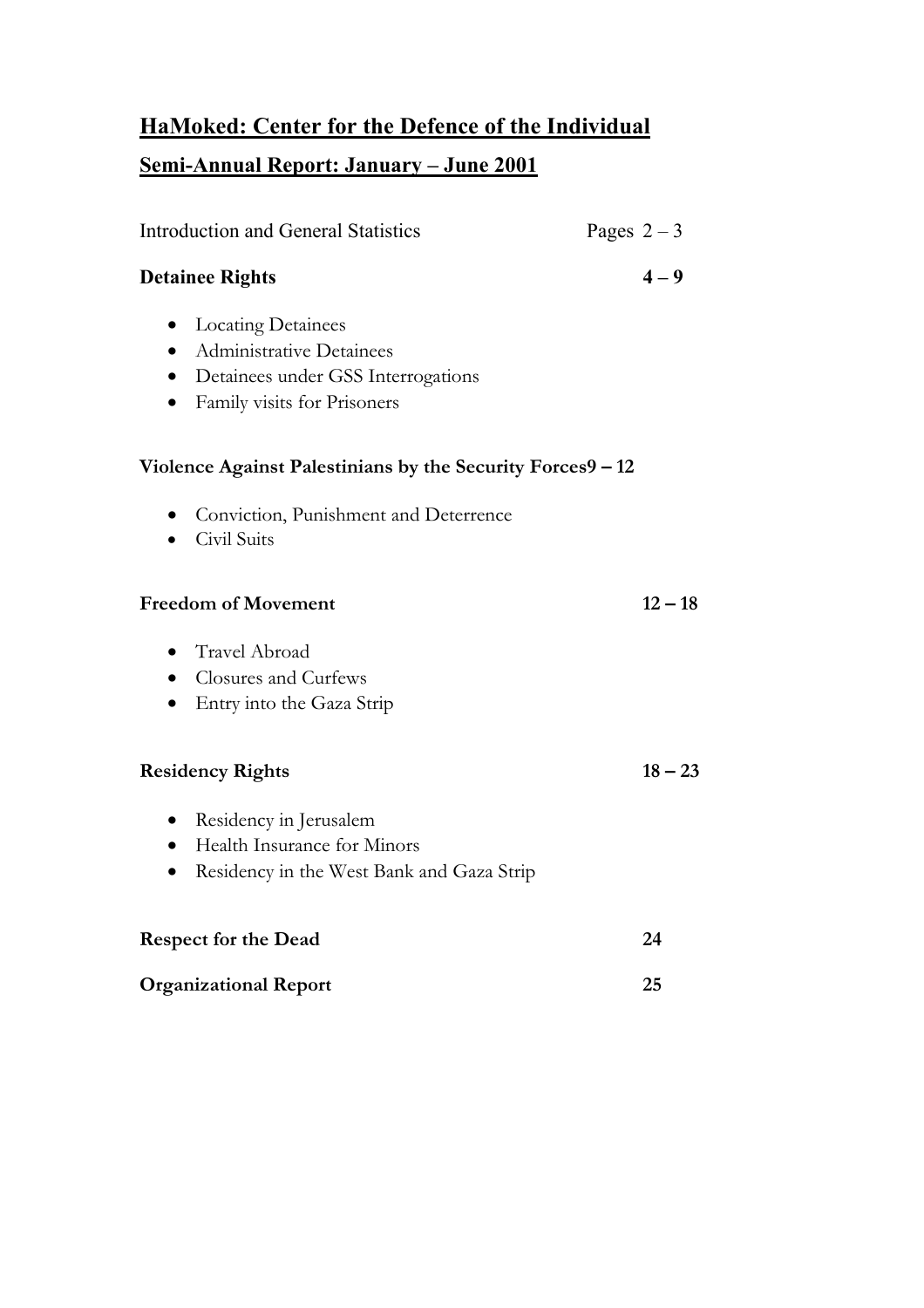### **Table of Complaints Received by HaMoked During the Period January 1, 2001 - June 30, 2001**

| Subject                              | No. of<br>complaints | Percent of total<br>complaints | Percent of<br>complaints<br>in 2000 |
|--------------------------------------|----------------------|--------------------------------|-------------------------------------|
| Residency                            | 12                   | 2.0                            | 3.8                                 |
| <b>Tracing Detainees</b>             | 486*                 | 81.9                           | 65.5                                |
| Family Prison Visits                 | 5                    | 0.8                            | 0.5                                 |
| Violence and Property Damage         | 18                   | 3.0                            | 4.1                                 |
| Causing Death                        | $\overline{2}$       | 0.3                            | 0.1                                 |
| Actions against Curfews and Closures | $\overline{4}$       | 0.7                            |                                     |
| Exit permits                         | 38                   | 6.4                            | 11.3                                |
| Entry from Jordan to West Bank       | 1                    | 0.2                            | 0.5                                 |
| Entry from Israel to Territories     | 13                   | 2.2                            | 4.8                                 |
| Entry from Territories to Israel     | $\overline{4}$       | 0.7                            | 5.2                                 |
| Guarantees                           |                      |                                | 0.2                                 |
| Confiscation of ID cards             | $\mathbf{1}$         | 0.2                            |                                     |
| Return of bodies - suicide bombers   | 5                    | 0.8                            |                                     |
| Other                                | $\overline{4}$       | 0.7                            | 0.2                                 |
| Total                                | 593                  | 100%                           | 100%                                |

\* In practice, the number of detainees traced was higher than the figure shown in the table. The number quoted here refers to tracing requests opened for the first time during this period, but does not include people whose identifying particulars were already in our information system, for whom re-location was requested due to re-arrest or transfer between prisons.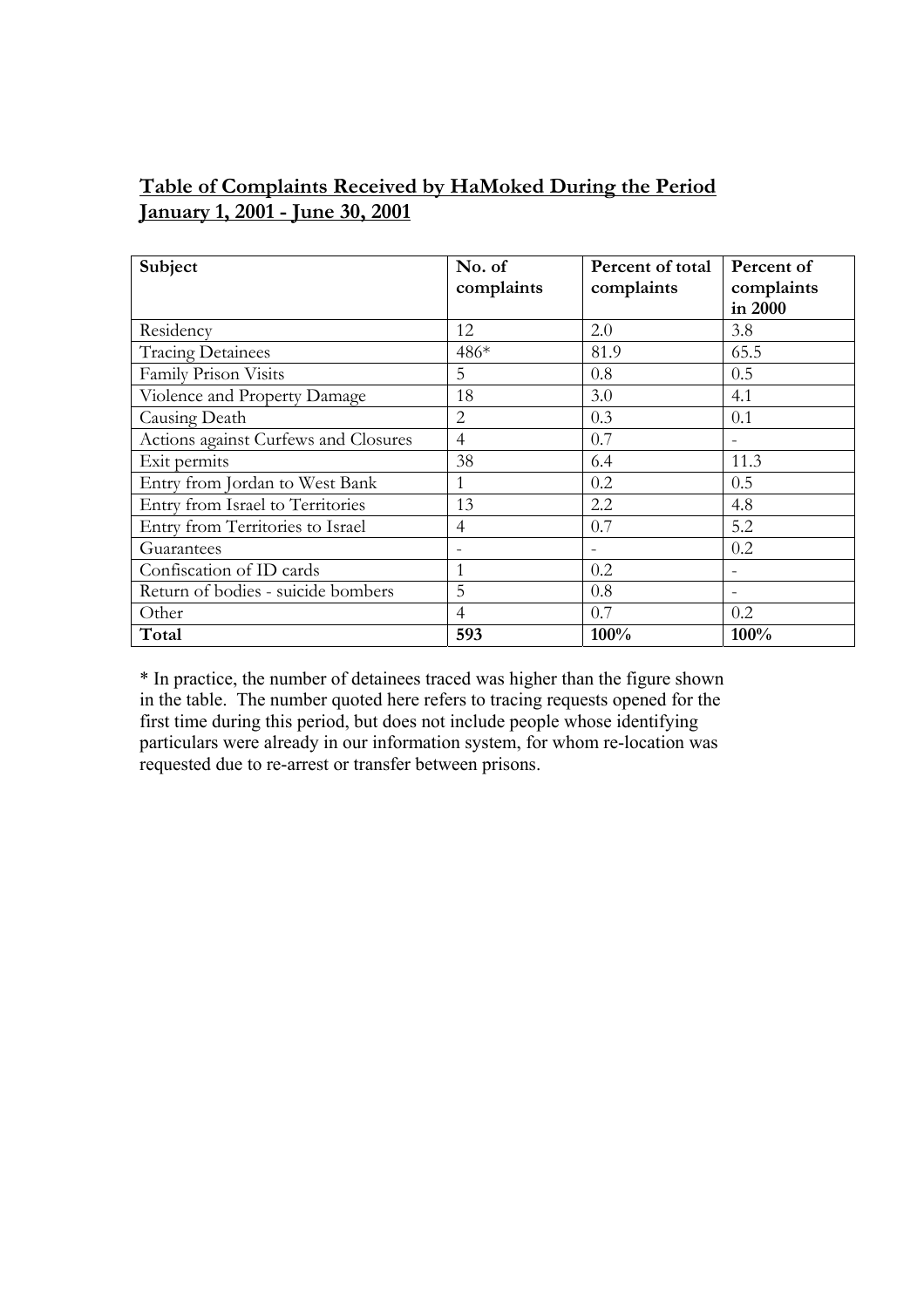## Introduction

Infringements by Israel of the human rights of Palestinians in the Occupied Territories are not a new phenomenon since the outbreak of the Al-Aqsa Intifada; they have been part and parcel of the occupation since 1967. Since the signing of the Declaration of Principles between Israel and the Palestinians, the Occupied Territories have been divided into disconnected enclaves, and restrictions have been imposed on movement by Palestinians, including restrictions on entry into Jerusalem and Israel. The basic rights of "security" detainees and prisoners have been infringed, and all these prisoners have been transferred to prisons inside Israel. The confiscation of land has continued, the Jewish settlements have been expanded, and violence on the part of Israel Defense Forces (IDF) soldiers, Border Guard police and settlers has continued.

Since the outbreak of the current Intifada, there has been a significant deterioration of human rights in the Occupied Territories. Israel has adopted a policy directed mainly at the civilian population, which is not involved in actions against Israel. In so doing, Israel has used excessive force, leading to the killing of hundreds of Palestinians and the injuring of thousands, including a large number of children. Israel demolishes homes and uproots fields. Instances of violence by security force personnel against the residents of the Territories have risen considerably. The restrictions currently imposed on freedom of movement of the Palestinian population are unprecedented in scope and ramification. A siege has been imposed on most of the villages and towns in the West Bank and Gaza Strip; main roads have been blocked with earth embankments and concrete blocks, preventing residents from leaving their communities. The complete closure imposed on the Territories following the outbreak of the Intifada has prevented workers from the Territories from entering Israel, leading to a deterioration in the already difficult state of the Palestinian economy.

During the Intifada, HaMoked has continued to process individual complaints on the various subjects under its mandate. We have also addressed problems of principle raised by these complaints, with a view to changing the policies implemented by the Israeli authorities. We petitioned the Supreme Court against the curfew imposed on the village of Silat Al-Daher, and against the failure to enforce the law against the Jewish settlers in Hebron. We also petitioned the Supreme Court against the hermetic closure imposed on the villages of Faqu'a and Al-Sawiya. In a civil appeal to the District Court, we are challenging a Court Magistrate's interpretation of the army's rule of engagement – an interpretation that could leed to an even more "trigger-happy" approach than that already in force. Another Supreme Court petition led to an agreement with the Ministry of Health and the National Insurance Institute providing health insurance from birth for Palestinian children in Jerusalem whose status as residents has not yet been clarified (in cases when only one of the parents is a resident).

HaMoked's activities received public recognition this year when the director of the organization was one of a number of human rights activists and public figures invited to light beacons at a ceremony organized by the Yesh Gvul movement to pay tribute to those striving for justice and equality in Israel. In addition, two representatives from HaMoked were invited for the third consecutive year to give testimony before the special United Nations committee investigating infringements of human rights in the Occupied Territories.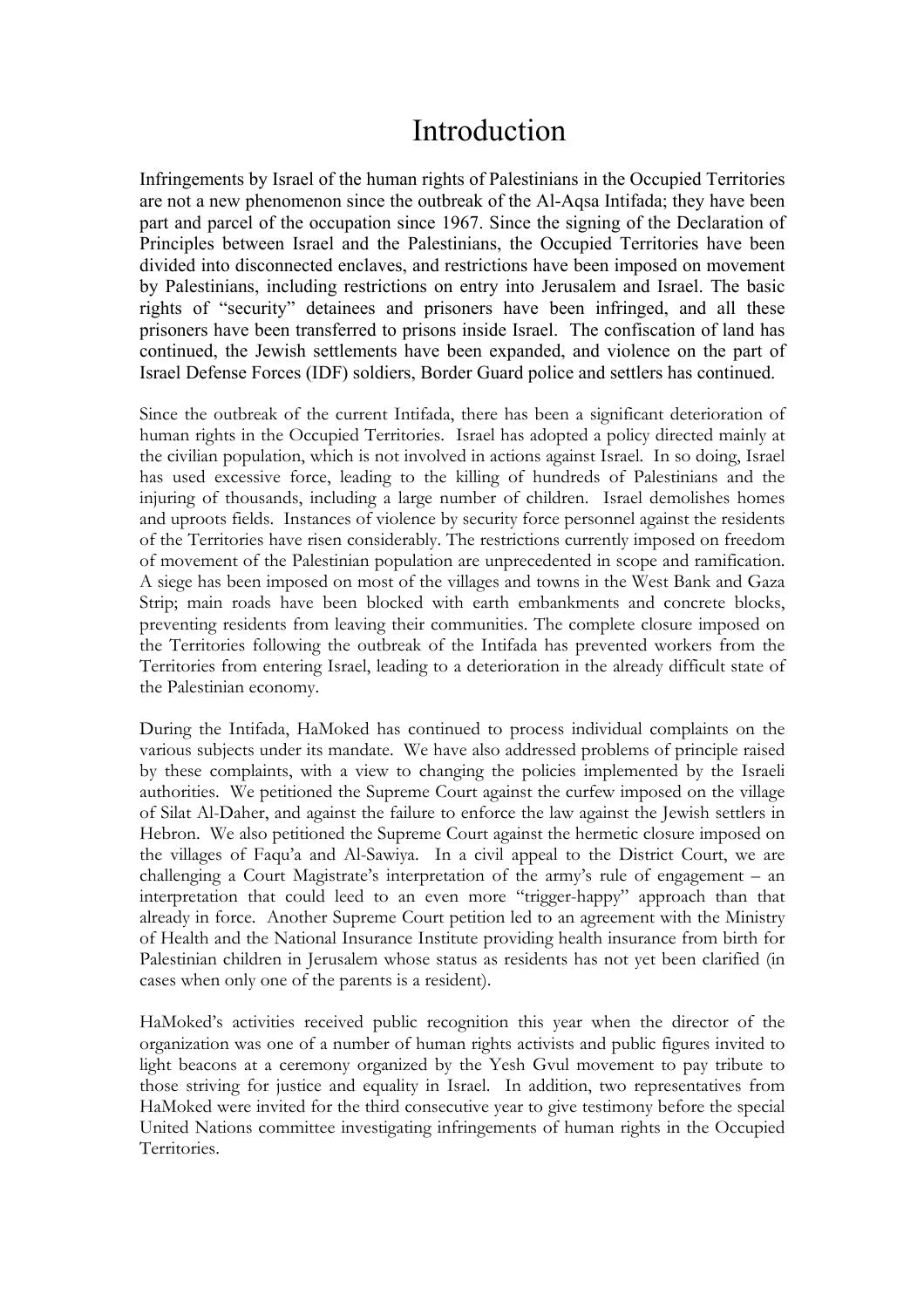## **Detainee Rights**

### **Locating Detainees**

The location of prisoners and detainees continues to be one of the most important services provided by HaMoked for the residents of the Occupied Territories. Israel continues its practice of not informing the families of detainees of their place of detention of its own initiative, despite the fact that Israeli law and Supreme Court rulings oblige it to do so. Families continue to rely on HaMoked in order to obtain this information. The work of locating detainees has acquired a routine nature; every day, HaMoked employees locate detainees and prisoners. In most cases, the IDF provides accurate replies within a reasonable period of time, although cases of procrastination and inaccurate responses still occur.

Since the outbreak of the Intifada, there has been a sharp increase in the number of requests to locate detainees. There has also been an increase in the number of cases in which HaMoked has been obliged to contact the State Attorney's Office due to the failure of the IDF to locate detainees. M.S. of Kalkiliya, for example, was arrested at his home in April 2001. The IDF informed HaMoked that it was unable to locate him at any detention facility, and that he could not be located with the General Security Services (GSS )since he did not appear in the Population Registry. Contacts with the State Attorney's Office revealed that M.S. was detained at the Kishon Prison. Some three days later, HaMoked once again attempted to locate M.S., after the possibility arose that he might have been transferred to a different facility following the extension of his detention. During two days HaMoked was unable to contact the Kishon detention center, while the Sharon detention center refused to provide us with information. Only after contacting the State Attorney's Office again were we able to ascertain that M.S. was still detained at Kishon.

### **Administrative Detainees**

In September 2000, before the outbreak of the Intifada, Israel held just five administrative detainees who were residents of the Occupied Territories. As of June 30, 2001, this number has risen to 15 (one is a resident of the Gaza Strip, one of East Jerusalem, and 13 of the West Bank). In addition, one Israeli citizen is detained, as are at least three Lebanese citizens. In total, therefore, Israel is holding at least 19 administrative detainees. In July alone, four people were incarcerated through the process of administrative detention. It should be noted, however, that these figures are much lower than during two previous crisis periods. During the first Intifada (1988- 1993), the number of administrative detainees reached many thousands; and during the "run-in" period of the Oslo Accords (1995-1998), many hundreds were held. Since 1998, there has been a drastic reduction in the number of administrative detainees.

Prior to the new Intifada, administrative detainees held by Israel were alleged to be members of Hamas or Islamic Jihad. Now, however, approximately half of the detainees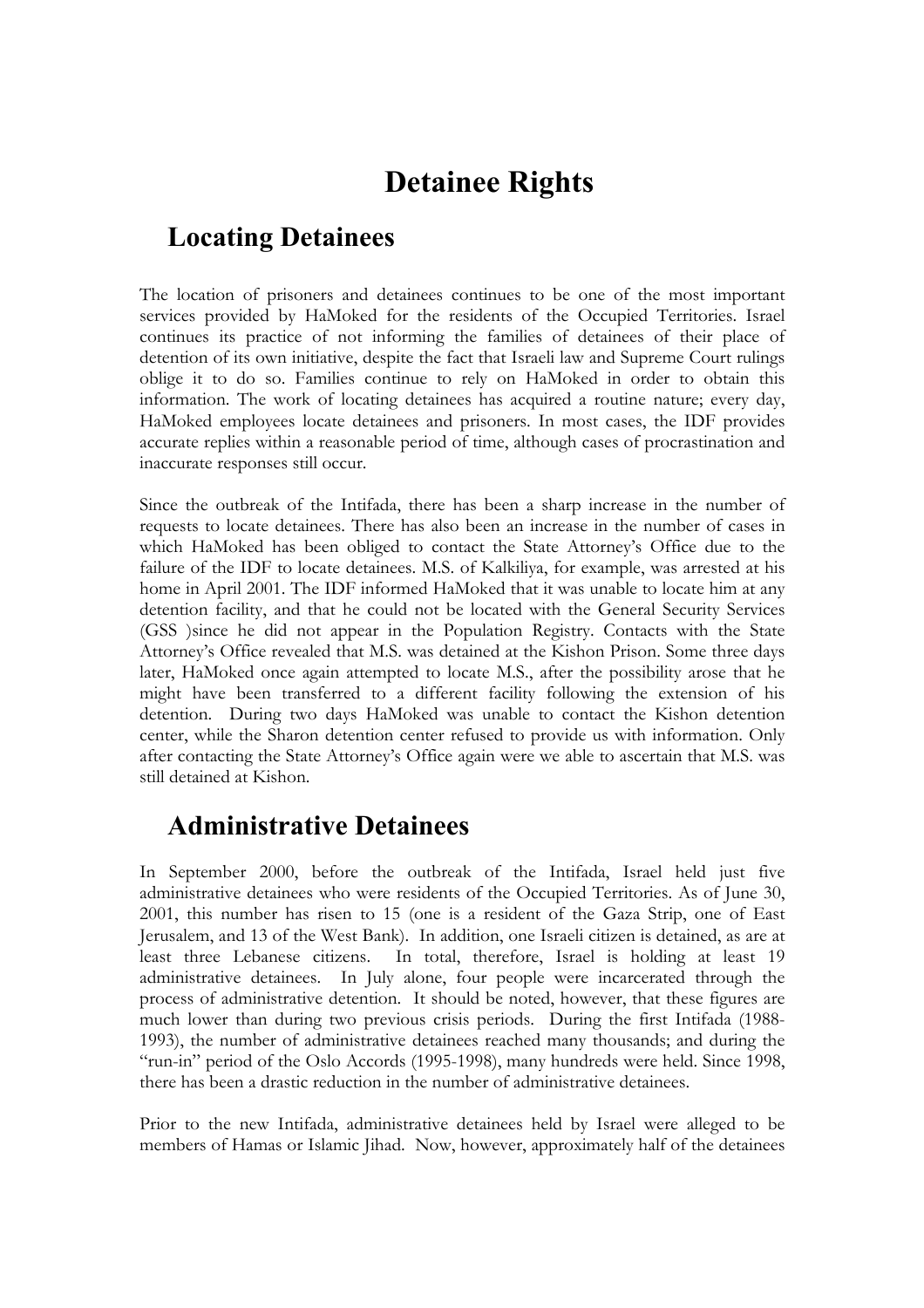are alleged members of Fatah or the DFLP. As a general rule, detention orders are ratified by military judges, and appeals against detention orders are rejected.

According to military law applying in the Territories, administrative detainees must be brought before a military judge within eight days of their detention. Three months after the judge's decision, the detainee is brought for a process called "periodic review." Detainees are entitled to appeal against the decisions of the judge, and against the periodic review; the appeals are heard by a judge in the military appeals court. Attorney Tamar Pelleg Sryck, on behalf of HaMoked, represents most of the administrative detainees in the judicial reviews, periodic reviews, and, when appropriate, in appeals against the judges' decisions in these proceedings. During the period January - June 2001, 23 orders issued came under judicial review. 16 orders were authorized in full. In many cases, individuals are detained for the purpose of interrogation, and administrative detention orders are obtained subsequently. In six cases handled by HaMoked, the number of days spent in interrogation was deducted from the period of administrative detention as stipulated in the order. One detainee represented by HaMoked was released following a preliminary hearing, before the judge made his ruling. All 12 cases of periodic review (11 of which were represented by Attorney Tamar Pelleg Sryck on behalf of HaMoked) were approved. 13 appeals were heard; all were rejected.

#### **The case of Imad Siftawi**

Mr. Siftawi is a 39-year old native of Gaza, married and father of four. During the 1980s, he was active in the Palestinian Islamic Jihad movement. He was imprisoned and indicted, but before sentencing he escaped from prison and crossed the border to Egypt, eventually settling in Sudan. Following the signing of the Oslo Accords in September 1993, Mr. Siftawi joined those who supported the agreement; he expressed this position in public, and quit Islamic Jihad, later joining Fatah. As a result, his car was torched by members of Islamic Jihad, he received threats and was ordered to leave Sudan. In 1996, he returned to Gaza as a "returning resident," and found employment in the PA Ministry of Religious Affairs. His return to Gaza was possible in light of an Israeli commitment not to take legal steps against Palestinians relating to offenses committed prior to September 13, 1993 (this commitment appears, inter alia, in Article 16.3 of the Interim Israeli-Palestinian Agreement concerning the West Bank and Gaza Strip, 1995). Mr. Siftawi became active in attempts to promote rapprochement between Israelis and Palestinians, and developed contacts with the Ahmadian Muslim sect, which advocates peace and non-violence (the leader of the sect in Israel testified to these contacts before a judge). He also maintained contacts with the Van Leer Institute in Jerusalem, and took steps to establish a "Good Neighbors" movement to encourage cooperation with Israelis. He was invited by the Van Leer Institute to participate in a project on religious tolerance, but did not receive permission to enter Israel. He suffered hostile reactions from the Islamic Jihad and Hamas movements due to his political positions.

On December 13, 2000, when returning from an overseas visit, he was detained by Israel and interrogated by the GSS at Shikma Jail for over two months. During this period, he was threatened with deportation and administrative detention. He was twice prevented from sleeping, and was kept for 36 hours tied hand and foot to a chair. He was also placed in a cell with collaborators, who used threats in an attempt to force him to admit membership in the Islamic Jihad. The extension of his detention and his own application for release were heard without him being allowed to meet his attorney, or even to be present in court at the same time as her. On January 21, 2001, a petition was filed to the Supreme Court to enable him to meet with an attorney. The petition was heard the next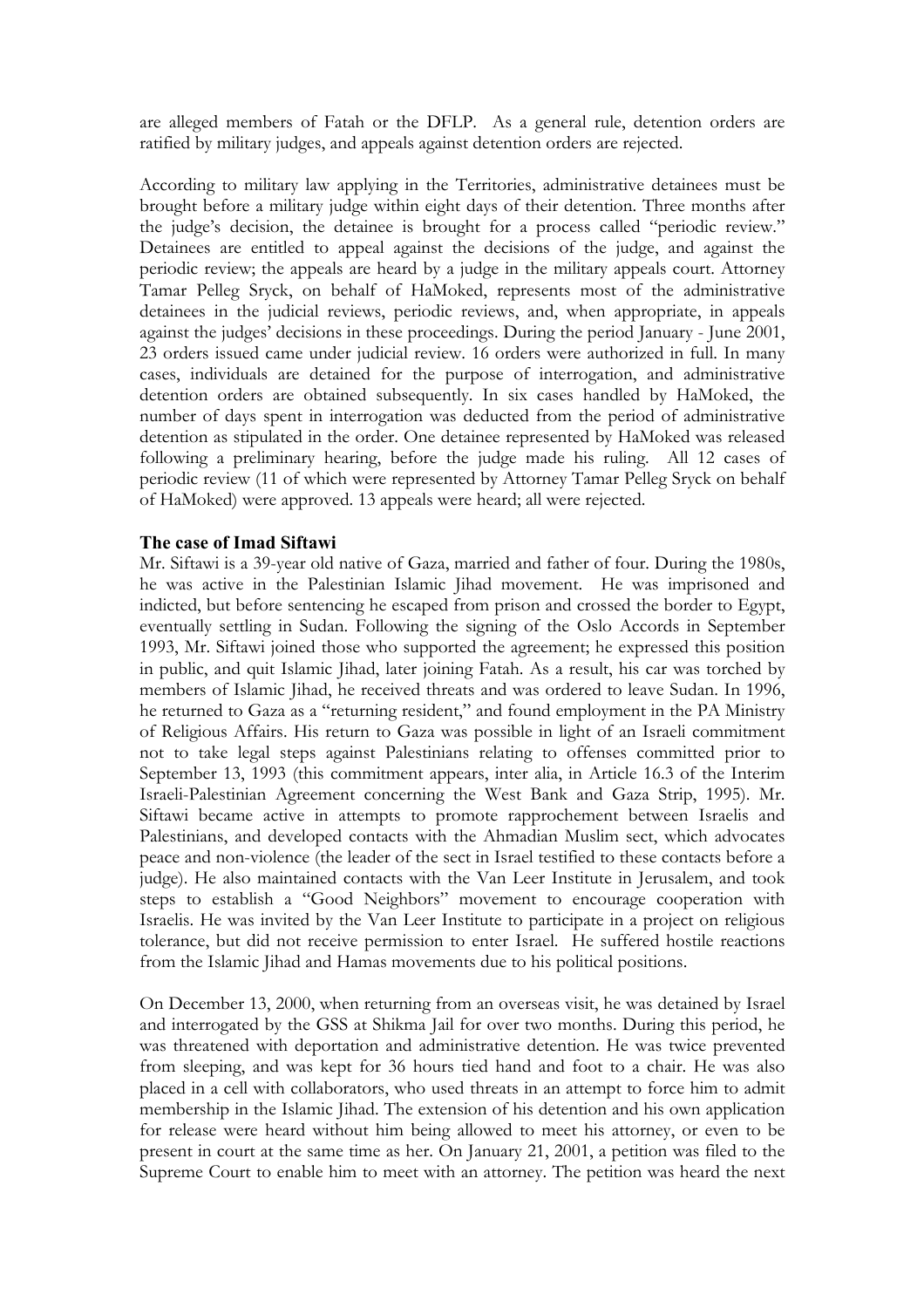day and rejected by the Court. However, the ruling stated that the State had announced that Mr. Siftawi would be able to meet with his attorney prior to the next extension of his detention. This meeting took place on January 25, 2001.

On February 18, 2001, the Commander of the IDF Forces in the Gaza Strip issued an administrative detention order for six months. Mr. Siftawi was transferred to Ashmoret Prison, where he was held in isolation, contrary to the Israel Prison Services' procedures for isolation, and contrary to the relevant regulations applying to administrative detainees. After a protracted struggle, he was transferred to a cell with another detainee, but in the same wing – again, in contravention of the procedures.

During his entire period of detention, Mr. Siftawi has continued to deny any involvement in unlawful activities, and to insist that he has not been involved in such activities since his return to Gaza. In an affidavit submitted to Amnesty International, he writes:

"I touched a gun and explosives for the last time in my life in 1990 when I was in Syria and Lebanon. Since my return in 1996 I was engaged, in Gaza, in promoting the peace process. I was in touch with Israelis planning joint activities. I declared the above in detail to the judge."

Amnesty International recently recognized Mr. Siftawi as a prisoner of conscience. Several branches of Amnesty have adopted his case and are in contact with him. Amnesty International has called on Israel either to prosecute Mr. Siftawi or to release him immediately.

HaMoked maintains close contacts with Mr. Siftawi. Attorney Peleg Sryck visits him often, and has also visited his family in Gaza. On the legal side, HaMoked has represented Mr. Siftawi in various proceedings, relating both to the initial order and to the extensions – a total of nine hearings, to date.

#### **The case of M.M.: A death foreseen**

On September 16, 1997, M.M. was found hanging in his cell at Megido Prison. All the details relating to his arrest clearly show that his suicide was foreseeable, and that his arrest was arbitrary and unreasonable in the extreme. M.M., who was born in 1966 and was married with three children – suffered severe mental problems from 1995, and received psychiatric treatment. Although the Israeli authorities were aware of his serious condition, he was held in administrative detention from August 4, 1997 for a period of two months. In his first meeting in the prison, his interviewer wrote that M.M. "has an unclear psychiatric background, is taking drugs suggestive of schizophrenia, and has been under treatment for three years. He claims that his mother set herself on fire and his sister committed suicide. Attention should be paid to this detainee." His grave condition worsened still further. On August 18, 1997, the commander of the prison clinic wrote that he "expressed a desire to commit suicide, and began to make a disturbance in the compound… I believe he should be hospitalized in a psychiatric ward at a prison hospital for treatment and monitoring; alternatively, his release from prison should be considered." On September 3, 1997, M.M. was examined by an expert psychiatrist at Ayalon Prison. Following this examination, the commander of the prison clinic wrote to the prison authorities on the same day, stating that "this is indeed a psychotic state… *He should be released* from Megiddo Prison. If it is decided to continue his detention, this should be done *solely* in the prison service, through psychiatric hospitalization in the psychiatric ward" (emphases in the original). On October 10, 1997, while completely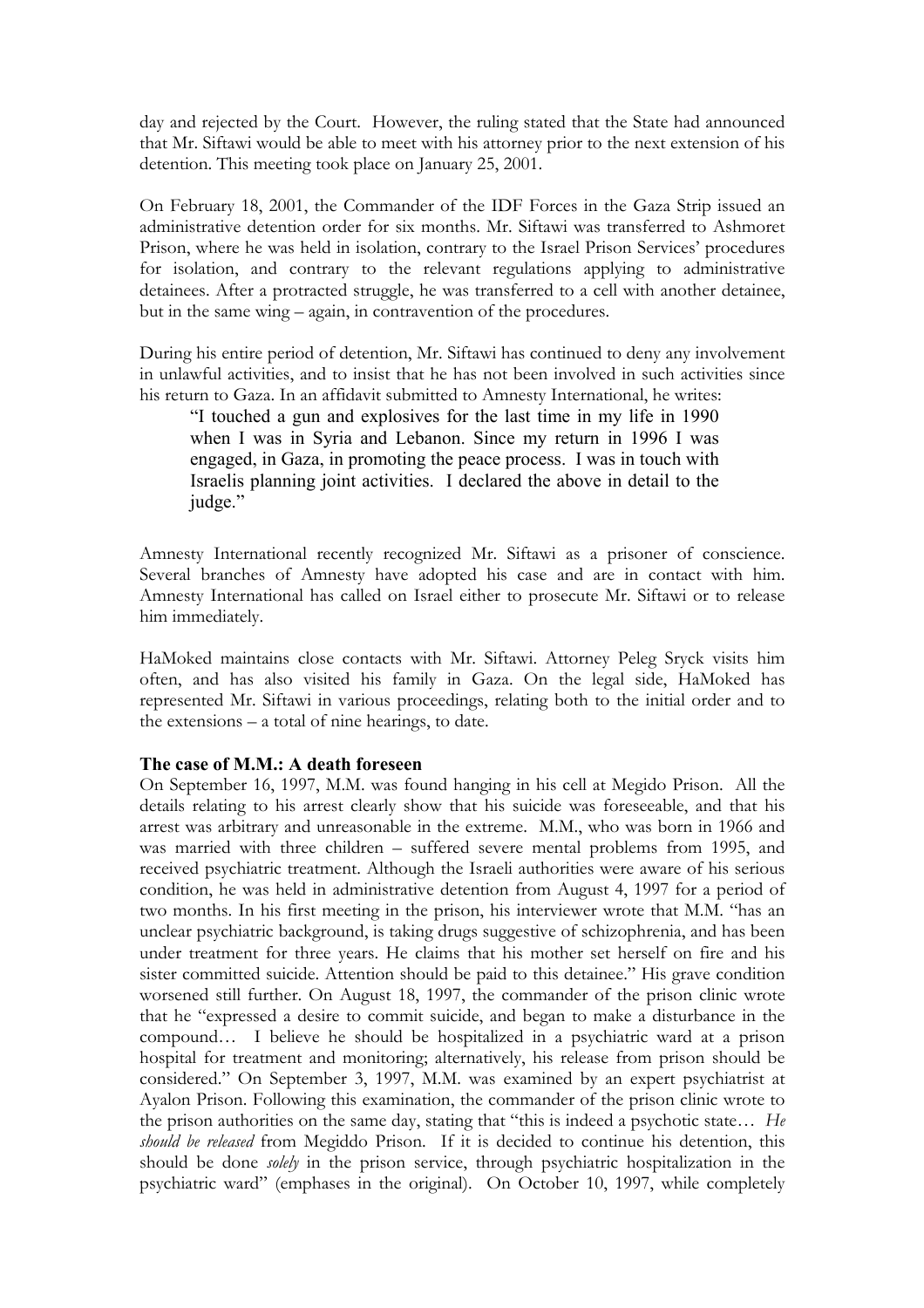ignoring the recommendations of the physicians and the commanders in the field, Brigadier-general Shlomo Oren, military commander of the West Bank, extended the administrative detention of M.M. by four months. Six days later M.M. committed suicide.

In June 2001, HaMoked commissioned an expert opinion from a psychiatrist relating to the death of M.M. In his opinion, the psychiatrist wrote that M.M.'s suicide could have been avoided had he been hospitalized. He wrote that "stupidity, negligence, a series of errors and malice combined, and culminated in [his] death." The psychiatrist added that M.M. should have been transferred to a "therapeutic psychiatric framework." HaMoked intends to file a civil suit in this matter in the near future.

During the period covered by this report, four administrative detainees were released under restrictive conditions. The agreements in all these cases were signed after protracted negotiations. One example is the case of H.G., who was held in administrative detention for a consecutive period of over four years. H.G. was detained in February 1997 for four months, and subsequently released. The GSS claimed that his release was an error, and just nine days later he was detained again for six months. His detention was subsequently extended repeatedly. All the appeals filed by HaMoked were unsuccessful, as was a Supreme Court petition filed in July 1999. Only in May 2001 was H.G. finally released, after signing an agreement with the IDF commander in the region. As part of the agreement, a special supervision order was issued stipulating that:

- 1. After his release, he must not leave his home for one week;
- 2. After one week, he will be moved to another village, which he must not leave for one year;
- 3. During the entire period, he must report to the police once every two weeks.

H.G. was required to undertake not to take part in violent activities or to threaten violence; not to support such activities; and not to contact activists in organizations engaged in violence. He was also required to provide a cash deposit of NIS 20,000 for a period of one year.

## **Detainees under General Security Services (GSS) Interrogations**

During the period November 2000 - March 2001, Attorney Pelleg Sryck represented eight detainees on behalf of HaMoked – seven from Gaza and one from the Jenin region. Seven hearings took place during January - March at Shikma Prison (relating to the detainees from Gaza), and one hearing at Kishon Prison, regarding the detainee from Jenin. Visits took place to same detainees in order to prepare for hearings and monitor interrogation. Of the eight detainees represented by HaMoked, four were released, one was placed in administrative detention (Mr. Siftawi – see above), and three were prosecuted (these cases were referred to another attorney). Of the five detainees not prosecuted, three were not allowed to meet their attorney at various stages of their detention, let alone family or friends.

On the night of December 14/15, 2000, H.A. was shot by Israeli soldiers from an ambush point established close to the Jewish settlement of Yitzhar. Another person in the car together with H.A. was shot and killed; this latter person seems to have been on Israel's "hit list," and the shooting was planned in advance. H.A. was seriously injured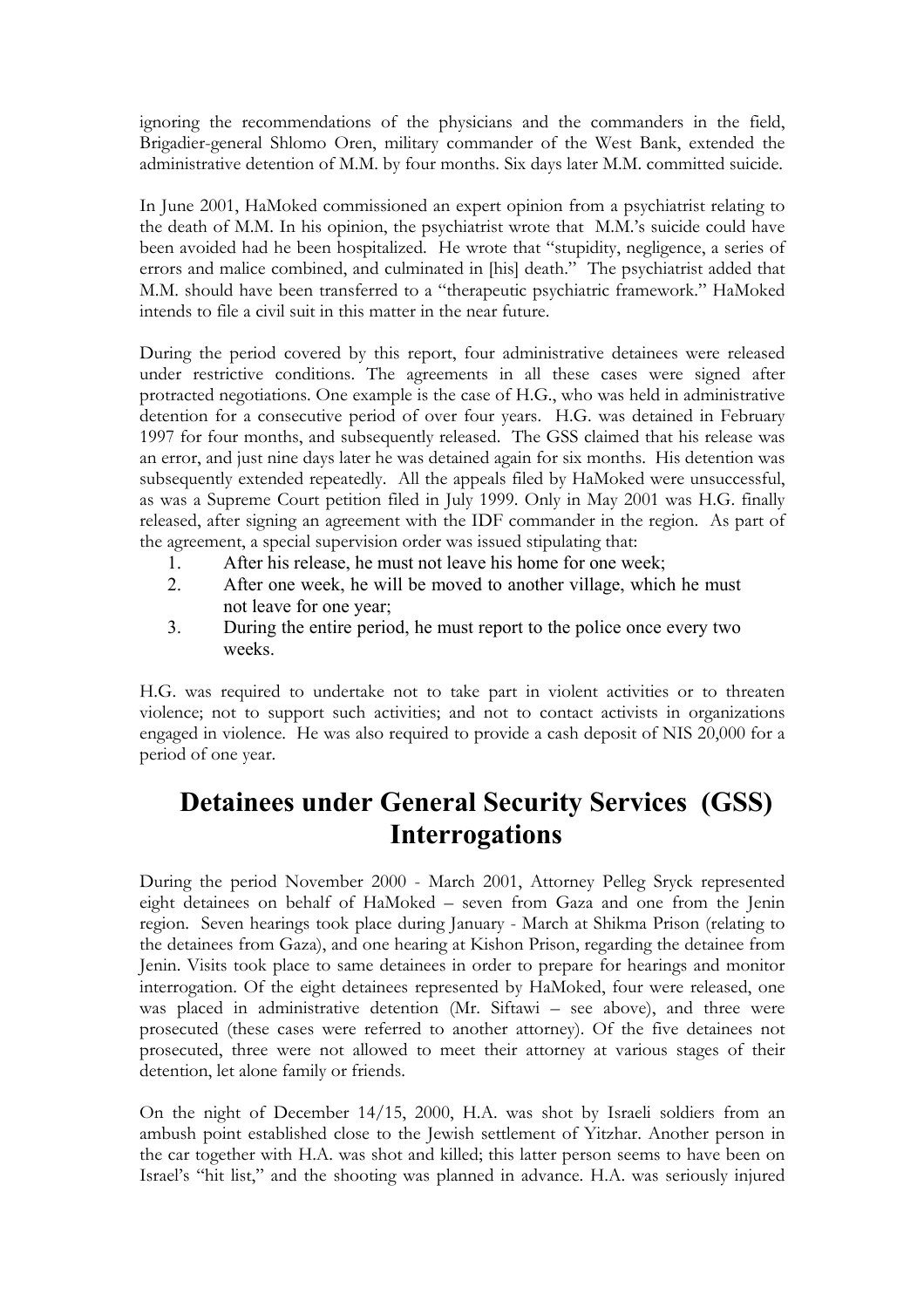and lost a kidney. He was transferred directly from hospital to interrogation with the GSS. His detention was extended several times; for one week he was prevented from meeting with his attorney, Tamar Pelleg Sryck, and with his family. The GSS also refused to provide his attorney or family with information on his medical condition. On January 31, 2001, following protracted interrogation by the GSS, H.A. was released unconditionally, and without him being indicted. At the time, the IDF Spokesperson justified the shooting on the grounds that the incident involved "an Islamic Jihad activist who came to the place to undertake hostile terrorist action. A force in the field followed the procedure for arresting suspects, and after he failed to stop – he was shot by the force." There can be no question that this claim is completely without foundation. Apart from H.A.'s version of events, which states that the shooting began without any prior warning (a version supported by the results of a polygraph examination), the search of the car undertaken by the soldiers, and their search of the two injured Palestinians, failed to produce any signs of weapons or any other item suggesting hostile or violent intent.

In March, HaMoked asked the attorney-general of the Central Command to investigate this incident. In April, we were informed that the matter is being examined by the relevant bodies.

## **Conditions of Imprisonment at Ashmoret Prison**

Attorney Pelleg-Sryck of HaMoked was partly successful in her efforts to improve the conditions of four administrative detainees held at this prison. The detainees were taken out of complete isolation and placed in two-man cells. HaMoked is continuing to challenge their detention.

### **Parole Board**

In January, HaMoked represented ten detainees before the parole board, the committee empowered to authorize the release of prisoners who have completed twothirds of their sentence. Legal representation in these cases is of virtually no use, since the committee refuses to release prisoners without the consent of the GSS or the State Attorney's Office. Minor prisoners were represented by an attorney on behalf of DCI, with the assistance and guidance of Attorney Pelleg Sryck; the results in these cases were marginally more positive.

### **Right of Prisoners to Meet with an Attorney**

HaMoked processed requests from Palestinian attorneys to receive entry permits to Israel for the purpose of their work. Further problems are expected in this regard. Israel already is imposing restrictions on the right of attorneys from the Occupied Territories to visit prisons by requiring proof in advance that the attorney represents a specific prisoner. HaMoked is among the public petitioners to the High Court challenging these practices.

### **Family Visits for Prisoners**

Since the redeployment of the IDF in the Territories, all Palestinian prisoners have been transferred to prisons inside Israel. Family visits are possible only through special transportation under the auspices of the Red Cross, and with special entry permits to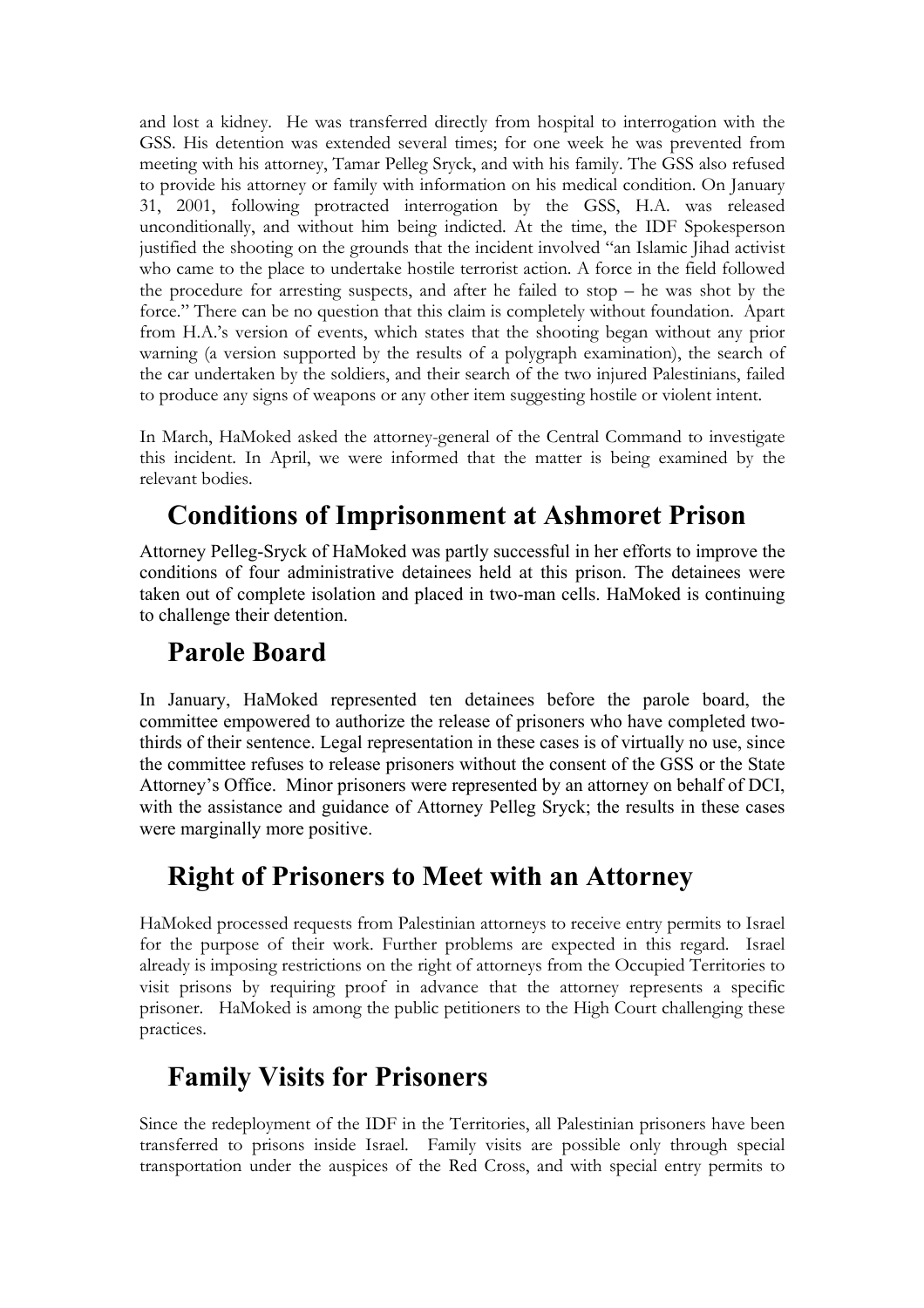Israel issued by the IDF. Two types of permit exist: periodic permits enabling participation in all transportation during a period of three months, and one-day permits. The permits are limited to first-degree relatives, and not more than five relatives may hold a permit simultaneously. Many relatives are unable to obtain permits since Israel refuses to allow them to enter, allegedly for security reasons.

In mid-2000, HaMoked achieved some measure of success in this field. Contacts with the State Attorney's Office regarding a group of 12 parents and wives who were refused permission to visit their relatives led to the issuing of a new procedure. The new arrangement insured that all members of the immediate families of prisoners who had not hitherto been permitted to enter would receive one-time visit permits on a regular basis, without security checks between visits. After the outbreak of the Al-Aqsa Intifada, this procedure was nullified.

From the beginning of the year through June, prison visits have been permitted for only three and a half months in the Gaza Strip, and just six weeks in the West Bank. Between October 2000 and January 2001 prison visits were not authorized. Even during the period when prison visits were permitted, the criteria were very strict. At the end of January, for example, it was decided that siblings and children over the age of 16 would not be allowed to visit their relatives in prisons. In mid-February, the Red Cross was forced to suspend visits just one day after it was reactivated. The organization claimed that "the suspension is the result of steps taken by the Israeli authorities, such as closures, blockages, forced detours, and the delaying of the visitors' buses… the steps taken have rendered the program impossible in logistical terms."

In April, the reactivation of prison visits was approved. In addition to parents, wives and sisters, those permitted to visit prisoners include children under the age of 16, and brothers over the age of 35, provided the latter are married. Throughout this period, Palestinians not permitted to enter Israel have been unable to visit prisoners.

## Violence against Palestinians by the Security Forces

Since the outbreak of the Al-Aqsa Intifada, there has been a sharp rise in the number of cases of physical violence and abuse of Palestinian residents of the Occupied Territories by security force personnel. Among other reasons, this increase is due to heightened friction between the residents of the Territories and the security forces, and is reflected both in the number of violent incidents and their severity and character. However, the exacerbation in the situation in the field did not lead to an increase in the number of complaints received by HaMoked – the number of complaints processed during the first six months of 2001 is similar to that received during the same period in 2000. Among other causes, this fact reflects a declining willingness on the part of residents of the Territories to file complaints against the Israeli security forces, due to their lack of confidence in Israeli law enforcement. In addition, the travel restrictions imposed on the residents of the Territories mean that in some cases people wishing to file a complaint may be unable to do so. Moreover, our experience shows that during periods of severe and protracted clashes with the Israeli security forces, with a high number of Palestinian fatalities and injuries each day, the population tends to rally around the common cause, rather than complain about specific or localized instances of violence against a particular person.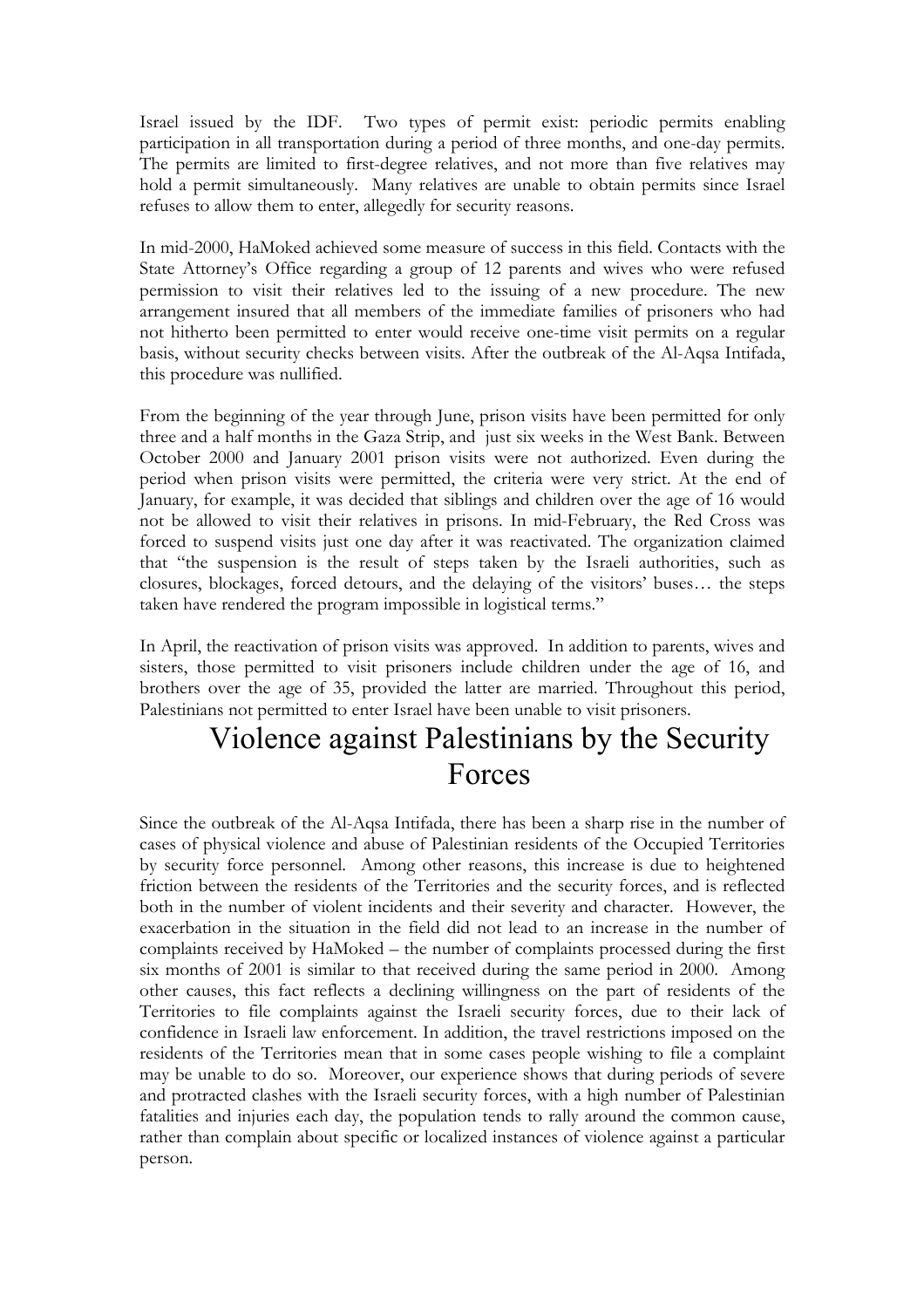Complaints received in recent months relate to cases of severe violence by Border Control policemen and IDF soldiers; complaints of damage to property by regular police personnel; complaints of ongoing and large-scale shooting into residential homes, forcing residents to leave and rent homes in other areas; and a complaint relating to the shooting at close range of an unarmed Palestinian detained by a soldier, causing severe injuries.

As well as receiving new complaints, HaMoked continues to process existing cases, assisting Palestinians in forwarding their complaints to the authorities and monitoring official responses. The claims for compensation filed by HaMoked in the Israeli courts are intended, inter alia, to force the authorities to acknowledge their liability in such cases of violence, and to act as a deterrent against the recurrence of such incidents.

## **Conviction, Punishment and Deterrence**

On October 19, 1994, at 11:00 pm, two Border Guard policemen and an IDF soldier entered Moshav Azariya (within the green line) to arrest three Palestinian laborers they suspected of being in Israel without permits (it later emerged that the laborers held lawful permits). According to the charge sheet filed against the defendants by the State, the defendants woke the laborers by kicking and beating and dragged them into the yard, where they beat them and performed a body search. The security force personnel took the Palestinians to a checkpoint on a neighboring village where they continued to beat them, including with a night stick, and humiliated them by forcing them to sing degrading songs. Two of the laborers were stabbed with a syringe. During the journey to the checkpoint, the three victims were beaten with various objects in the vehicle. In addition to charging the security force personnel with assault in aggravating circumstances, the commander of the force, Roni Borgana, was also accused of instigation to perjury during the investigation. Since Moshav Azaria lay outside the commander's field of responsibility, he encouraged his subordinates to report during the investigation by the Police Investigation Department that the laborers were arrested not in the village itself, but at the Border Guard checkpoint.

In December 1999, Judge Yoram Noam at the Magistrate's Court in Jerusalem acquitted two of the defendants, but convicted Borgana of assault leading to actual bodily injury, and of instigation to perjury. During the course of the case, HaMoked assisted in locating the Palestinian witnesses and bringing them to give testimony.

The judge's verdict, issued in January of this year, includes the following comments: The phenomenon of violence on the part of police personnel, or other law enforcement officers, while abusing their power and toward innocent victims who have committed no wrong is a serious one. In addition to the physical injury and humiliation of the victim, such acts damage the image of the police and the law enforcement bodies and impair public trust in these bodies. The Courts must combat this unacceptable phenomenon by imposing severe punishment duly reflecting the value of maintaining personal integrity and human dignity, in order to condemn such actions, reflect society's revulsion at their occurrence, and include an element of deterrent punishment toward violent police officers. Lenient punishment is liable to fail to meet the goal of the punishment.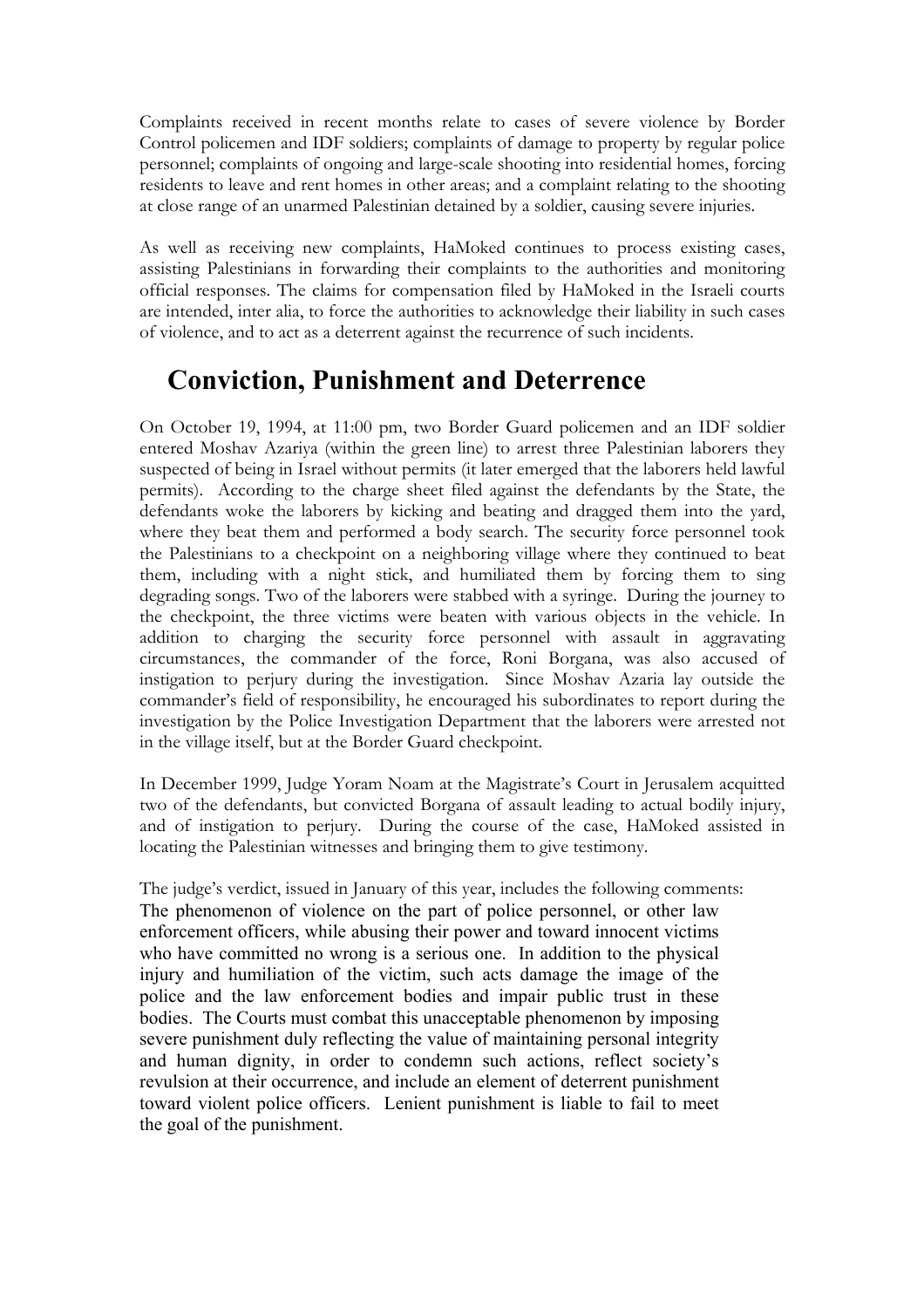The defendant's actions are grave due to the assault itself, the cruelty and the abuse of defenseless persons. These are unforgivable acts that deserve every condemnation. The circumstances in which the offense was committed should be considered particularly grave – the defendant attacked the plaintiffs without any cause during all the stages of the event, over a considerable prior of time; using objects and tools – work tools in the vehicle, a baton and a syringe; and causing actual injuries to the plaintiffs. A further aggravating aspect is the fact that the assault was committed by a commander, who should set an example to his subordinates, in the presence of the subordinates, as well as the incitement of the subordinates to present a false version during the interrogation by the Police Investigation Department.

Despite these grave comments, the judge sentenced Borgana to no more than ten months' suspended imprisonment, public service and a fine of NIS 5,000. In his verdict, the judge wrote that one of the reasons for the light punishment was the fact that the defendant had, in the past, required nine years of psychological and psychiatric treatments. In March 2001, HaMoked filed suit for damages against Borgana on behalf of the three injured Palestinians.

In many cases, the ineffectiveness of the authorities is seen during the early stages of investigation. In April 1994, for example, IDF soldiers fired live bullets, tear gas and flares toward the family home of Z.A. in the village of Jit. The firing caused extensive damage to the family home and to property therein, and killed a number of animals. Numerous gas canisters penetrated the home and exploded, injuring the residents. In July 1994, HaMoked demanded that the attorney of the IDF's Central Command instigate an investigation of the event. Only in February 1995, after a number of reminders, did the attorney's office notify HaMoked that the matter was still under investigation. In September 1995, after additional reminders and correspondence with the State Attorney's office, the Central Command attorney's office informed HaMoked that an examination with the army sources "revealed that the said incident is unknown, and there is no record that might indicate the involvement of IDF soldiers…"

In a suit for damages filed in January 2001 at the Magistrate's Court in Jerusalem, HaMoked notes that the damage to the property "were compounded by the disregard of the investigating bodies, which poured salt on the plaintiffs' wounds by failing to take serious action in order to clarify the plaintiffs' complaint and to prosecute those responsible."

HaMoked continues to receive numerous complaints of violence, despite the reduced inclination of Palestinians to file complaints. For example, several Palestinian residents of Jerusalem complained to HaMoked of violent behavior by Border Guard and regular policemen in the Al-Wad area of the Old City of Jerusalem. The policemen broke and destroyed merchandise in a row of shops, and beat several residents with nightsticks and rifle butts, causing injury to various parts of the body. In a further complaint received by HaMoked in April, M.S. testified that Border Guard policemen removed him from his car by force, beat him and kicked him until he lost consciousness. The policemen also took M.S.'s identity card, his magnetic identity card, and some NIS 800 in cash.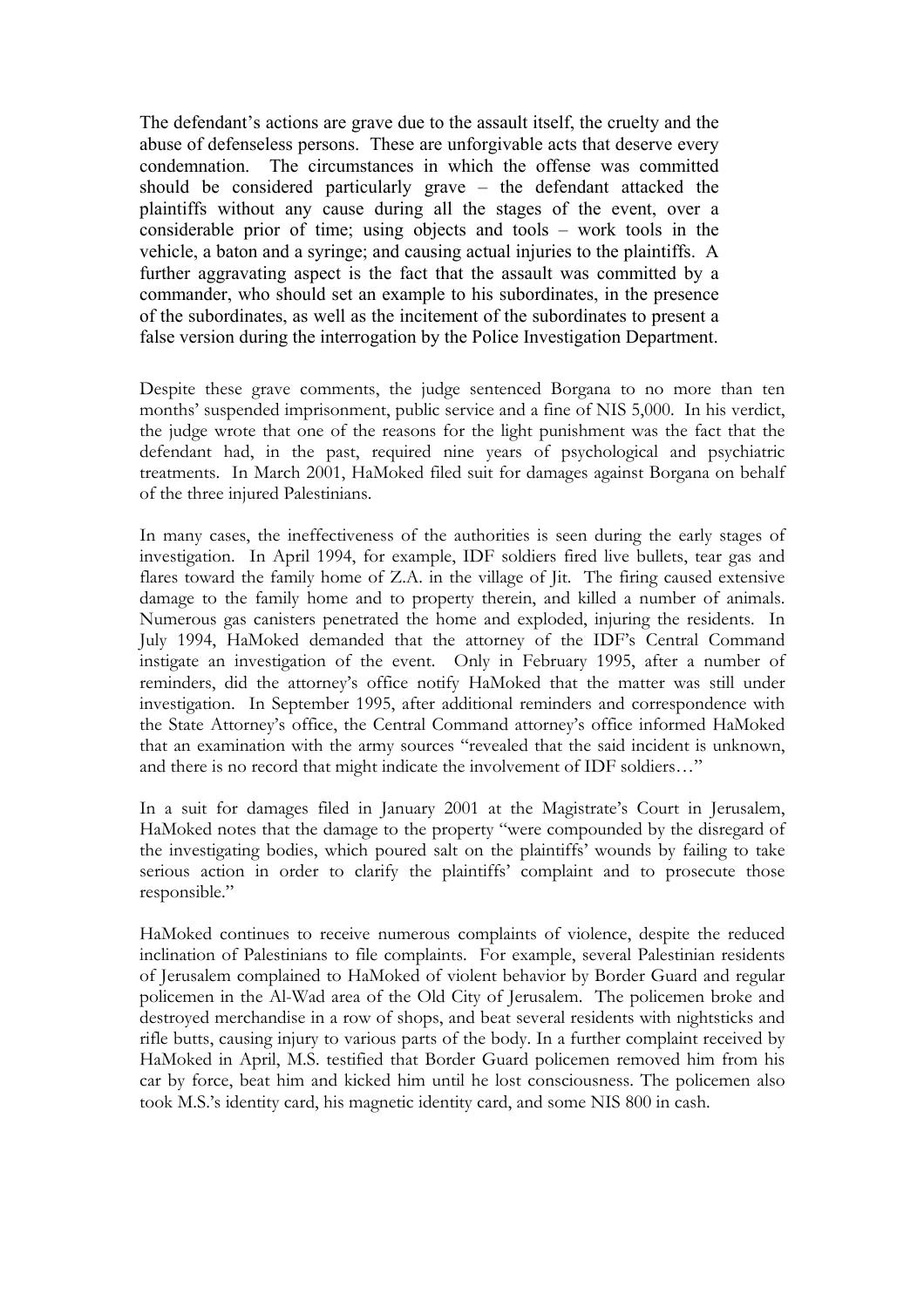#### **Civil Suits**

During the first half of 2001, the Jerusalem Magistrate's Court ruled in favor of a damages suit filed against the State of Israel by HaMoked on behalf of R.S. The claim relates to an incident that took place in Sebastia in 1989. While on his way to visit his uncle, he met several youths who shouted "Soldiers, soldiers!" In order to avoid a possible confrontation between the soldiers and the youths, R.S. turned back and headed in a different direction. Some time later he encountered a soldier, who aimed his weapon at him. As R.S. turned in order to head back, the soldier shot him from behind, hitting him in the head. The plastic bullet penetrated R.S.'s head, where it remained lodged. As a result of this serious injury, R.S. was found to suffer a 20% permanent neurological disability. The judge accepted R.S.'s version of events and ruled that the State is liable for damages. A decision on the amount of damages will be given in September 2001.

It is worth adding that in his ruling, the judge expressed dissatisfaction with the manner in which the IDF investigated this incident:

"The IDF authorities should have examined and investigated the circumstances of the incident in 1989, and all the more so should the Defendant [the State] have undertaken the said clarification following the filing of the suit in 1996. No-one denies that the incident was not investigated by the Military Police, nor by the command levels… The Defendant's failures in investigating this incident, and its refraining from offering testimonies – either concerning the incident itself, or concerning its attempts (if any) to locate witnesses – weigh against it, and thus constitute support for the Defendant's version."

#### **Compensation claims completed this year**

On November 17, 1993, H.A. was selling vegetables close to Damascus Gate in the Old City of Jerusalem. Municipal inspectors arrived, accompanied by policemen and Border Guard police, and confiscated her merchandise. While attempting to obtain her merchandise, H.A. was beaten with a nightstick; her hand was broken and disfigured. The Jerusalem Magistrate's Court accepted the suit filed by HaMoked, and ruled that the State was liable to pay damages to the plaintiff. In March 2001, HaMoked and the State reached a settlement providing compensation of NIS 50,000 for the plaintiff.

L.M., an employee of the Jerusalem Municipality, was severely beaten by policemen in November 1995 close to the New Gate in the Old City of Jerusalem. The policemen, who wore civilian clothes, attempted to undertake a body search, ignoring L.M.'s request that they show identification. In light of this refusal, L.M. refused to allow them to search his person. In response, they beat his face with their fists and with handcuffs, tied him, beat his head against a wall while he was tied, and continued to kick him after he fell to the ground, to the point that he lost consciousness. When he awoke, he was informed that he had been arrested for assaulting police officers and for attempting to evade lawful arrest. His requests to receive medical treatment were denied. He was eventually released on bail by a senior official from the Municipality and was rushed to hospital, where he required several stitches on his face. After HaMoked filed a suit for damages against the two policemen and the State, a settlement was reached providing L.M. with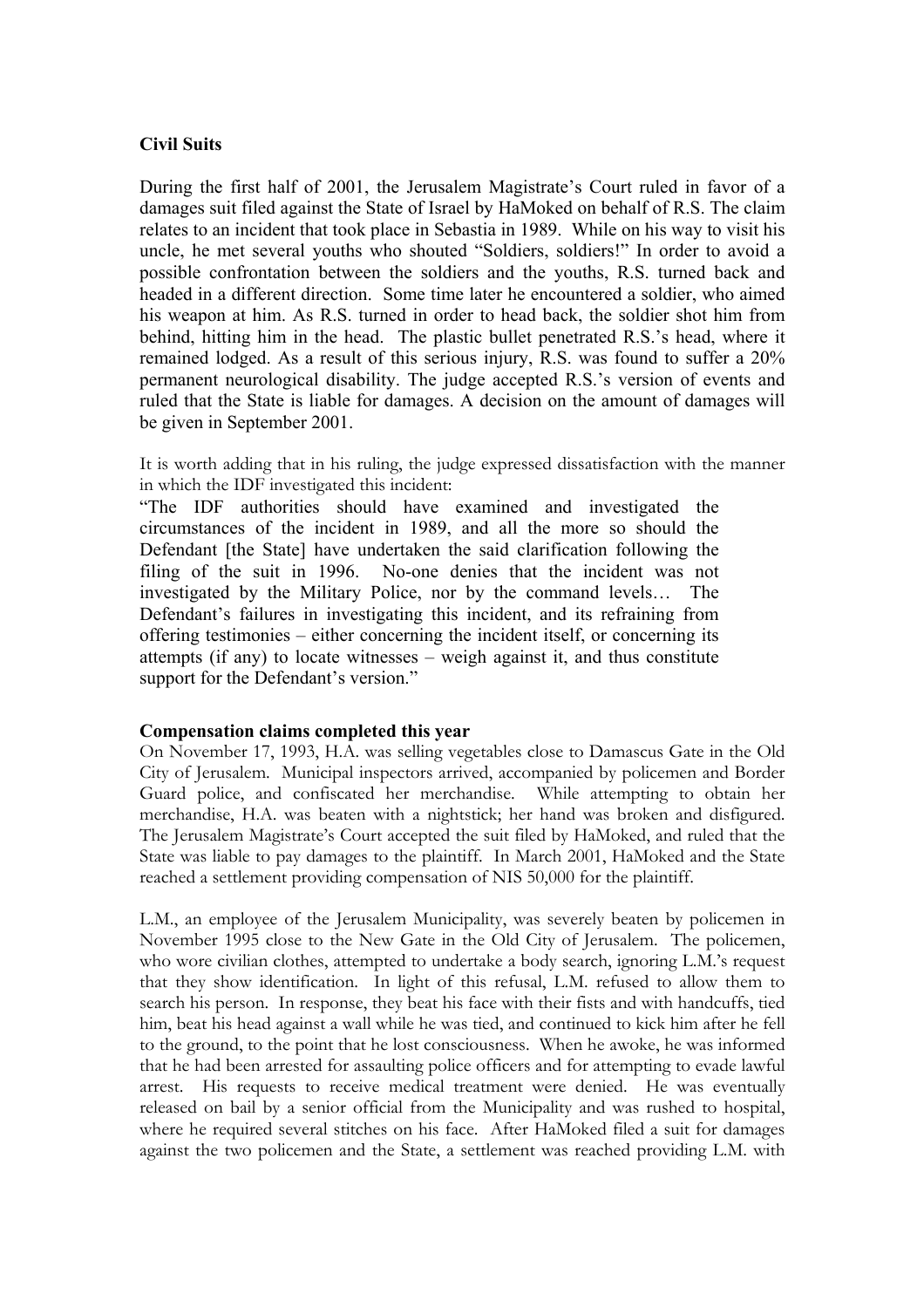compensation of NIS 15,000. The criminal case against the policemen is still pending; the State has refused to represent the defendants.

### **Freedom of Movement**

For many years, Israel has imposed restrictions on the Palestinian residents of the Occupied Territories. Since 1991, the closure of the Territories has been one of the main forms of collective punishment used against the population. In addition to the clear infringement of freedom of movement, the closure also infringes other human rights, such as the right to work and to a livelihood; the right to receive appropriate medical treatment; the right to education; and the right to family life. The closure causes particular damage to the livelihood of those Palestinians who work in Israel; it disconnects East Jerusalem from the rest of the West Bank; disconnects the north and south of the West Bank; and prevents travel between the West Bank and the Gaza Strip. The damage to the city of Jerusalem, which formerly served as a social, economic, cultural and religious center for the residents of the Territories, is particularly severe. In addition to the general closure of the Territories, the concept of "internal closures" was introduced in 1996, referring to the practice of preventing Palestinians from entering or leaving specific locales. During the Al-Aqsa Intifada, Israel has used this tool extensively. The IDF has used earth mounds, concrete blocks or ditches to block access roads to Palestinian locales. Israel has also imposed total curfews on several Palestinian locales for days and weeks on end, particularly in areas close to Jewish settlements.

### **Travel Abroad**

The Oslo Accords include detailed provisions allowing for the passage of the Palestinian residents of the Occupied Territories through the border crossings on the Jordan River and at Rafah (on the border with Egypt). The accords include a defined list of cases in which the departure of a resident may be prevented: the absence of travel documents, a court order prohibiting the individual from leaving the area in the context of legal proceedings, or suspicion of illegal activities requiring detention and interrogation of the suspect. These provisions ostensibly imply the elimination of the situation that pertained since the occupation of the Territories in 1967, when the area was declared a "closed military zone," and any departure required the approval of the IDF commander. In practice, however, the IDF continues to treat the Occupied Territories as a closed military zone, and exploits its control of the border crossings to prevent the departure of residents for reasons other than those stipulated in the accords. In a statement of defense submitted by the State in response to a civil suit filed by HaMoked in 1995, the State argued that the security orders from 1967 and 1970 relating to closed areas continue to apply, and that the Palestinian residents of the Territories do not, therefore, enjoy an automatic right to travel outside the area. The IDF adjutant-general in the West Bank expressed similar positions in July 1999 and in April 2001 in letters to HaMoked, explicitly claiming that the right to travel abroad is in fact a privilege, and that the Israeli security forces still have the right to decide who is entitled to leave the Territories. HaMoked has asked the Supreme Court to consider the argument that the signing of the accords ended the status of the Territories as a "closed military zone" in the context of foreign travel, but the Court has yet to rule on this issue.

In practice, therefore, the arrangements that have applied for many years continue to be imposed. Many Palestinians wishing to cross at the Allenby Bridge or the Rafah Crossing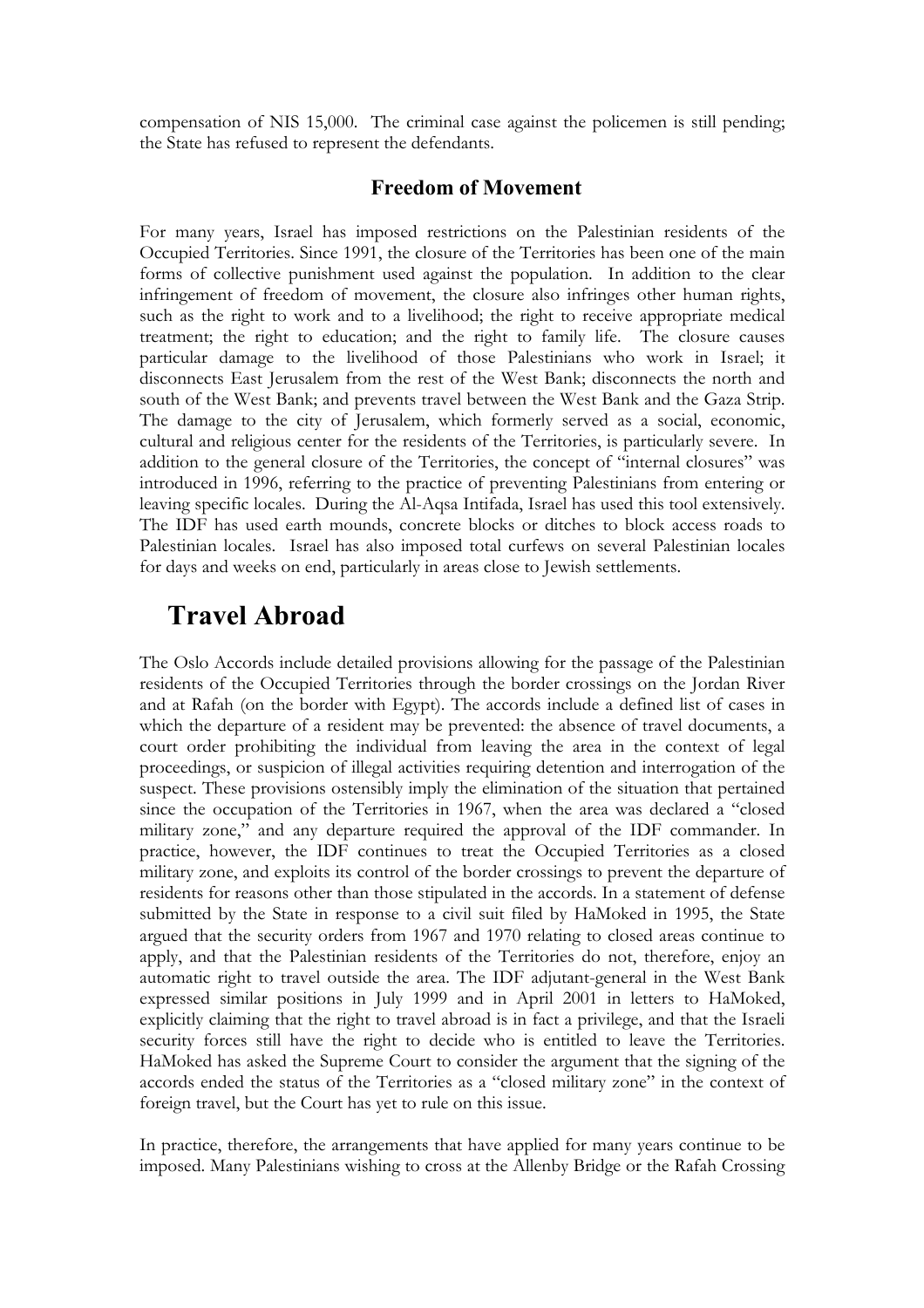are rejected without explanation. Intervention by HaMoked in cases when Palestinians are denied the right to travel abroad have only been successful in a small number of cases; HaMoked is usually informed that the resident was prevented from leaving "for security reasons" due to his membership of organizations active against Israel. The information used to reach the decision to prevent the resident from leaving remains classified. In March 2001 alone, HaMoked was informed in four separate cases that the resident was prevented from leaving since he was "an active member of Hamas." The authorities have never responded to HaMoked's requests to receive detailed grounds for rejection.

The case of Z.R. and M.R. from Ramallah exemplifies the belief of the Israeli authorities that they are under no obligation to prove that the departure of a Palestinian resident threatens Israel's security – rather, it is the resident who must prove that there is a "good reason" for his or her departure. Z.R. submitted several applications to travel to Jordan in order to care for her elderly mother, who had become sick. Her daughter, M.R., filed similar applications. In correspondence with HaMoked, the authorities claimed that the women's departure "had been prevented for security reasons." In June 2001, HaMoked contacted the authorities once again, asking them to reconsider their refusal. In response, we were informed that in order to process the application, the women must produce "medical documents testifying to the condition" of the elderly relative in Jordan.

Requests for travel permits are often exploited by the GSS as an opportunity to pressure residents to cooperate with the Israeli security services. With this goal in mind, the authorities inform HaMoked that further processing of applications will require a meeting between the Palestinian resident and the GSS. HaMoked protested this procedure, which cynically exploits the person wishing to travel abroad, and makes HaMoked itself into an unwilling mediator in arranging meetings for the GSS. HaMoked's protests have been to no avail, however, and the GSS continues to implement this policy. The only difference is that the terminology has now changed – the summons to the GSS is described as an opportunity for a "hearing," in order to enable the GSS to complete its security evaluation of the applicant in borderline cases. In practice, the meeting could in no way be considered a genuine hearing: the applicant is not informed in advance of material or evidence relating to his/her case, and is not allowed legal representation.

On March 24, 2001, A.E.R. was turned back from Allenby Bridge after attempting to cross to Jordan in order to continue to the USA, where he was enrolled in academic studies. After refusing to allow him to cross the border, the authorities gave him a summons to a meeting with the GSS. At the meeting, which took place two days later, he was informed that he would only be permitted to depart for Jordan if he agreed to collaborate with Israel. A.E.R. refused. After HaMoked contacted the authorities, we were informed that in order to re-examine the application, A.E.R. must once again come to a meeting with the GSS. A.E.R. attempted to cross the border again, was turned back and was once again ordered to attend a meeting with the GSS. On June 5, 2001, A.E.R. attended the meeting, and once again refused to agree to collaborate. The next time he attempted to cross the Allenby Bridge, A.E.R. was arrested by the Israeli security forces; he was still in detention at the time of writing this report.

R.K., a resident of Nazlat Sharqiya, was ordered to meet with the GSS as a condition for processing his application to travel to Jordan. After HaMoked intervened in March 2001, the authorities sent a letter including unreasonable demands that R.K. must meet in order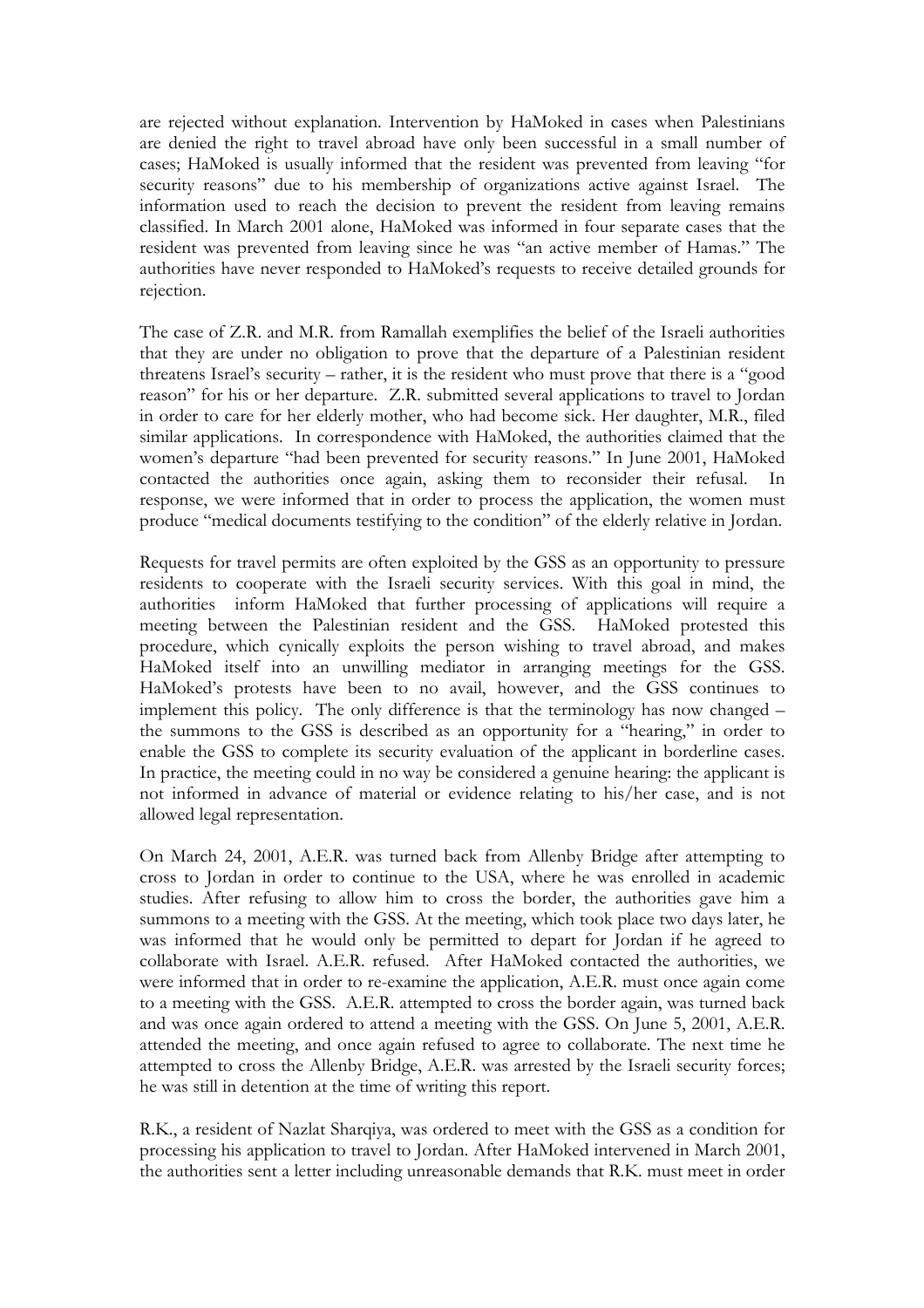for his application to be processed. He was asked to submit an affidavit stating where he would stay and sleep, "including addresses and telephone numbers, and how long he intends to spend outside the region." The letter further stated that "insofar as his departure is permitted," he would be required "to declare and undertake not to exploit his departure for any activity injurious, or liable to be injurious to the security of the region and/or the security of the State of Israel."

In other cases, the authorities have conditioned their consent to the departure of residents on their agreement to spend an extended period (over one year) outside the region – thus constituting a form of voluntary deportation. In February this year, A.A. was turned back from Allenby Bridge after attempting to cross to Jordan on his way to the United Arab Emirates, where he intended to meet his fiancee and examine employment options. HaMoked was informed that A.A. would be permitted to leave if he undertook "to spend a period of at least one year outside the region." After agreeing to this condition, A.A. crossed to Jordan in June 2001.

B.A. attempted to cross to Jordan several times; each time, he was sent back from Allenby Bridge. His requests to receive permission to travel to Jordan were rejected. B.A. was recently accepted to doctorate studies in Jordan, and paid the registration fee. He met a GSS officer in Kalkiliya who informed him that he would only be allowed to leave if he undertook to stay outside the region for three years. B.A. refused to agree to this condition, and his application was rejected. If he cannot begin his studies in October 2001, he will lose the registration fee. At the time of writing, his appeal is pending.

A.A.A. began doctoral studies in England some five years ago. In 1998, his studies were interrupted after the authorities refused to permit him to leave the region. In response to a letter sent by HaMoked in July 2000, the authorities inquired how long the applicant intended to spend abroad, and whether he would be willing to undertake not to return to the area until he completed his studies. HaMoked replied that the applicant is a part-time external student; his family and place of work are in Nablus. Accordingly, he needed to travel for occasional brief periods. In October 2000, the authorities replied that his departure had been disallowed "for security reasons." In May 2001, six months after the authorities' response, HaMoked submitted an application for reconsideration according to the procedures, and was informed that the application would be considered if A.A.A. agreed not to return to the region for two years. After HaMoked protested, the authorities stated that the application would be considered "subject to an undertaking to leave the region for at least one year." A.A.A. refused, since his departure for such an extended period would severely harm his family.

HaMoked secured a significant achievement this year relating to the authorities' obligation to inform Palestinians in advance that they are not permitted to leave the region. In May 1994, the members of a sports team from Hebron were due to participate in a competition in Jordan. The authorities refused to allow seven members of the team to leave. On April 26, 1994, after HaMoked intervened, all seven received permission to travel to Jordan. However, on arriving at Allenby Bridge a few days later (on May 5, 1994), A.S. was forced to return. HaMoked contacted the authorities and expressed its anger that within a few days permission to travel had been reversed. The authorities replied that A.S. was prevented from leaving because he was a member of Hamas. After the authorities refused HaMoked's demand to compensate A.S. for their error, HaMoked filed a civil suit at Jerusalem Magistrate's Court. The Court recently ruled that the authorities must inform an individual whose departure has been approved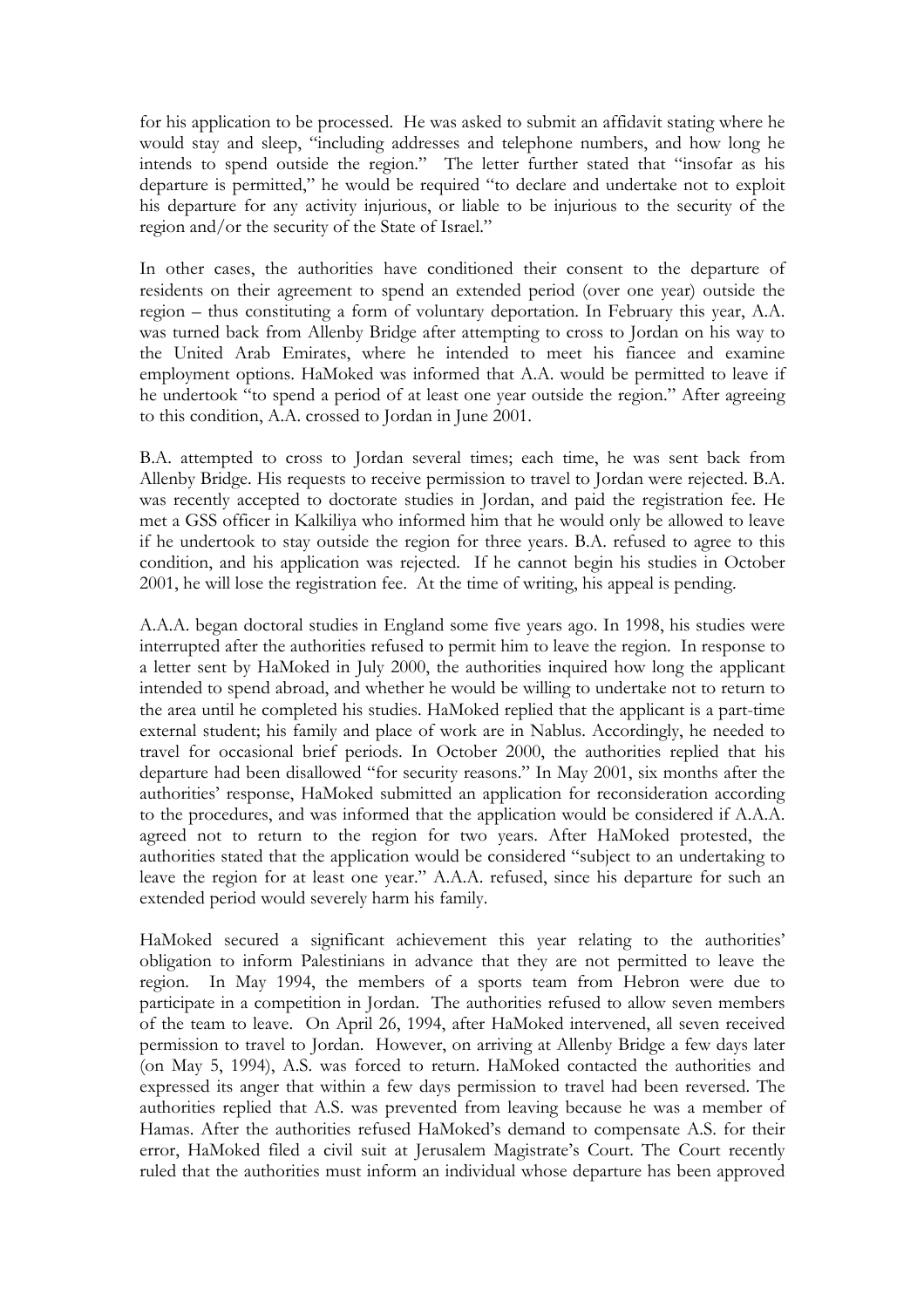if this status is changed. "There is no cause to injure the dignity of any individual beyond the required degree, whether he is a member of Hamas or an innocent 50-year old citizen. The required degree is preventing his departure. There is no cause not to inform him of this in advance." Accordingly, the Court ruled that the State acted negligently in failing to inform A.S. of the cancellation of permission to travel, and that it must compensate him both for his travel expenses and for the mental anguish caused to him.

### **Closures and Curfews**

HaMoked and other human rights organizations have filed several petitions against curfews and closures imposed on villages and towns in the West Bank since the beginning of the Al-Aqsa Intifada. These petitions detailed the specific circumstances of each closure or curfew, and raised general arguments against such steps on the part of the IDF. The petitions emphasized that the specific circumstances in these villages were identical to those in other locales in the West Bank. The tendency of the Supreme Court has been to reject the general sections of these petitions on the grounds that they are insufficiently specific. Accordingly, and based on repeated Supreme Court rulings, HaMoked decided to file separate petitions relating to villages and towns subjected to particular severe curfew or enclosure.

During the course of discussions between HaMoked and the IDF relating to specific villages, the IDF claimed "with regard to each of the Palestinian villages, at least one road has been left open permitting entry to and exit from the village, as well as access to another locale providing vital needs, such as medical services, food and water." Unfortunately, HaMoked is aware of many villages where the principle of one open road has not been maintained.

HaMoked submitted a petition to the Supreme Court demanding lifting the restrictions imposed in Hebron, which have resulted in 30,000 residents being confined to house arrest by the IDF. In the petition, HaMoked specifically demanded all restrictions be lifted during the Eid al-Fitr festival and that Palestinian vehicles not be prevented fro traveling in Israeli controlled areas during intervals between curfews. On the basis of an affidavit submitted by the IDF area commander, which described a "virtual reality" not reflected by any reports by observers in the Hebron area, the Court rejected the petition.

#### **Curfew in Silat Al-Daher**

On June 20, 2001, after a Jewish settler was killed by Palestinians, the IDF imposed a curfew on the village of Silat Al-Daher, which is in Area "B" (Israeli security control and Palestinian civilian control). The residents of the village (which has approximately 6,000 inhabitants) were effectively imprisoned in their homes. Students were not allowed to take their matriculation examinations; ambulances and medical personnel were prohibited from entering the village; pharmacies, bakeries and grocery shops were forbidden to open; refuse collection was halted; and commercial life ground to a complete halt. After the curfew was imposed, several olive-trees belonging to villagers were burnt by Jewish settlers. Throughout the period of curfew, Border Guard police broadcast offensive attacks on the villagers over loudspeakers every morning. On June 28, 2001, HaMoked petitioned the Supreme Court against the closure; three days later the closure was removed and the petition withdrawn.

#### **Curfew in Al-Sawiya**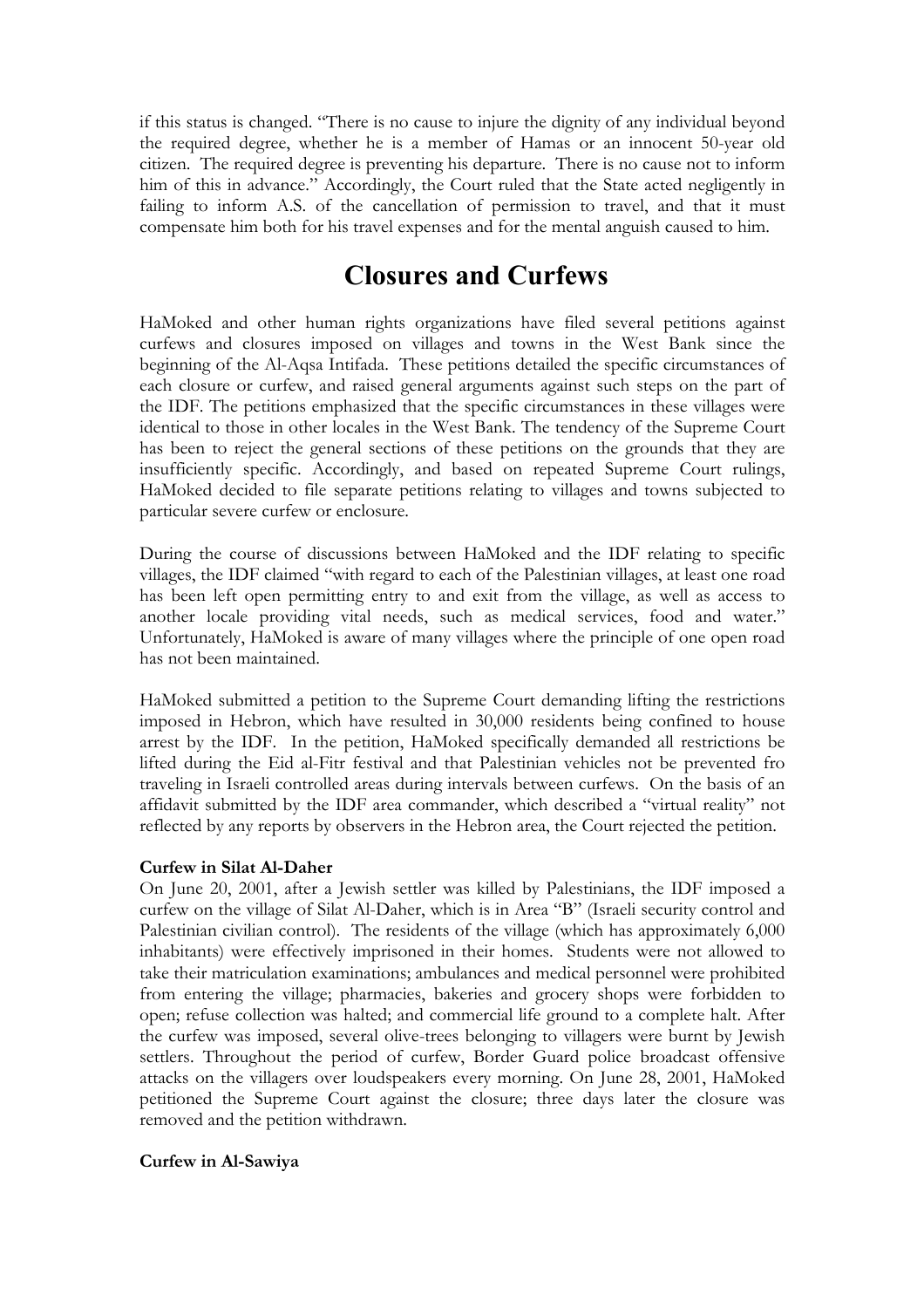On June 5, 2001, an Israeli baby was injured after a stone was thrown at a car carrying settlers along Road No. 60, close to the village of Al-Sawiya. Following this incident, a curfew was imposed on the village. The curfew was not announced publicly, and no time limit was announced for the measure. The curfew was implemented by means of blocking both entrances to the village, from the south and the north, preventing anyone entering or leaving the village. The villagers were also forbidden to leave their homes. Deep ditches were excavated at the southern entrance to the village and earth mounds were created. A military checkpoint was installed at the northern entrance. The curfew led to a shortage of food in the village, particularly fresh food. The day after the curfew was imposed, a large number of Jewish settlers attacked the village, throwing stones at houses and damaging solar heaters on the roofs. The settlers uprooted olive-trees in groves close to the edge of the village. The IDF forces took no steps to protect the villagers, and did not detain any of the Jewish rioters. The incident took place in the full view of the soldiers.

HaMoked filed a petition against the curfew on June 14, 2001. The judge ordered the IDF Commander to respond within three days. In fact, the curfew was lifted the day after the petition was filed.

### **Closure to the East of Jenin: blocking the access roads between Jenin, Faqu'a and Adjacent Villages**

At the beginning of October 2000, the IDF prevented any possibility of access from Faqu'a and other villages to the east of Jenin and the city itself. The authorities blocked the main road from the east linking these villages to Jenin, installing a three-meter high earth embankment and a barricade of car scrap and concrete blocks. At various times a tank was positioned at the main check-point, preventing residents even from reaching the earth embankment. In order to prevent the villagers from using dirt tracks to reach Jenin, the IDF dug ditches along the by-pass road to a depth of two meters and a width of three meters, and erected a three-meter high earth embankment. Parts of the road border areas of large rocks, so that the ditches were superfluous since passage was in any case impossible. Thus the IDF blocked all the principal, secondary and makeshift possibilities allowing villagers from Faqu'a and the surround areas to access the city of Jenin.

In May 2001, HaMoked contacted the authorities and complained that the villages had been disconnected from the city of Jenin, their sole center for a variety of services. After threatening to petition the Supreme Court, the IDF changed its deployment in the field. People and vehicles were allowed to pass through a central intersection leading to Jenin from the north, and the earth embankment was removed from the main road entering Jenin from the east.

#### **Closure of Azoun**

During the first half of 2001, all the entrances to the village of Azoun were gradually disconnected, cutting the village off from the outside world. The 8,000 residents of the town were prevented from leaving, and thus could not reach the nearby towns providing vital services – Kalkiliya, Tulkarem and Nablus. The main roads were blocked with concrete blocks and ditches across the road, while secondary roads were blocked with two-meter high earth embankments. HaMoked contacted the IDF, demanding that main thoroughfares to the surrounding towns be kept open. The IDF made changes to the nature of the closure, slightly alleviating the possibilities of leaving the village. HaMoked is continuing to work to improve the situation.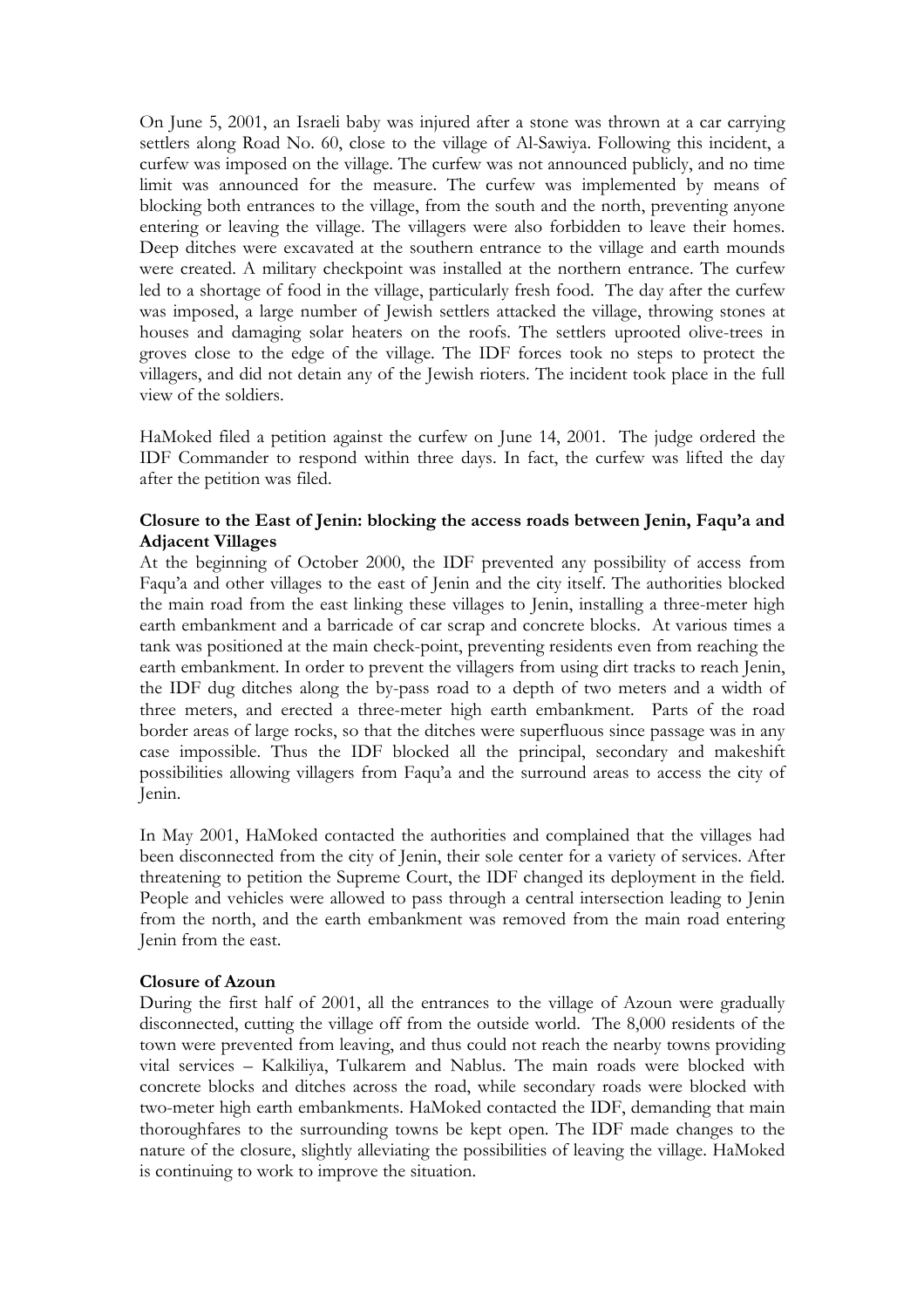#### **Entry into the Gaza Strip**

The Oslo Accords repeatedly stress that the West Bank and Gaza Strip are to be considered a single territorial unit. This declaration has never been respected on the ground. Even during the period when the "safe passage" operated between the West Bank and the Gaza Strip, prior to the Al-Aqsa Intifada, a large number of residents from both areas were unable to use this facility. Use of the "safe passage" was conditional on possession of a magnetic identity card and security clearance. Buses traveling with special supervision provided freedom of movement for some of those who have usually been denied this freedom by the Israeli authorities, but many Palestinians continued to be prevented from using the passage. Residents of East Jerusalem also required a special permit to enter the Gaza Strip; HaMoked processed a significant number of cases in which such permission was withheld.

Since the outbreak of the current Intifada, the situation has exacerbated markedly. Indeed, the total closure imposed on the West Bank and the Gaza Strip means that there is no possibility of travel between the West Bank and the Gaza Strip for Palestinian residents. The criteria for entry into Gaza by Jerusalem residents and Palestinian citizens of Israel have also been tightened. The result is that since the beginning of the Intifada, HaMoked no longer receives requests for assistance from residents of the West Bank wishing to enter the Gaza Strip. Conversely, a much larger number of complaints than in the past have been received from Jerusalem residents and Israeli citizens wishing to travel to Gaza.

Palestinian residents of Jerusalem and Israeli citizens seek help from HaMoked in order to enter the Gaza Strip for a variety of purposes: for family visits; to participate in conferences and lectures; for commercial purposes, and so on – all needs that are an integral part of everyday life. Particular distress is faced by divided families, where one of the couple is a resident of Gaza and the other a resident of Jerusalem or an Israeli citizen; in such cases, Israel does not permit the couple to live together within its territory.

The "divided families procedure" proposed by HaMoked several years ago insured that Jerusalem residents and Israeli citizens living in the Gaza Strip were able to receive threemonth permits to stay in Gaza, and to renew these permits without being required to leave the Gaza Strip each time. Toward the end of 2000, the Israeli authorities suspended this procedure. As a result, many families were forced to remain in the Gaza Strip without a permit; in other cases, family members were "stranded" in Jerusalem and Israel, unable to return to their families in Gaza. In many cases, children were unable to return to school; in others, mothers forced to remain outside Gaza were cut off from their children. After intervention by HaMoked, the procedure was reinstated in February 2001 regarding those who remained within the Gaza Strip. Absurdly, however, those who obeyed the authorities and left Gaza after their permits expired were still unable to return to their home. Only after HaMoked threatened to petition the Supreme Court did the authorities relent; in principle, divided families who stayed in Israel and Jerusalem were to be allowed to return to Gaza. In practice, however, HaMoked continues to receive a significant number of complaints from families whose applications for reunification according to the "divided families procedure" have been rejected. After terror attacks against Israelis, for example, Israel refuses to implement the procedure, without formally nullifying it.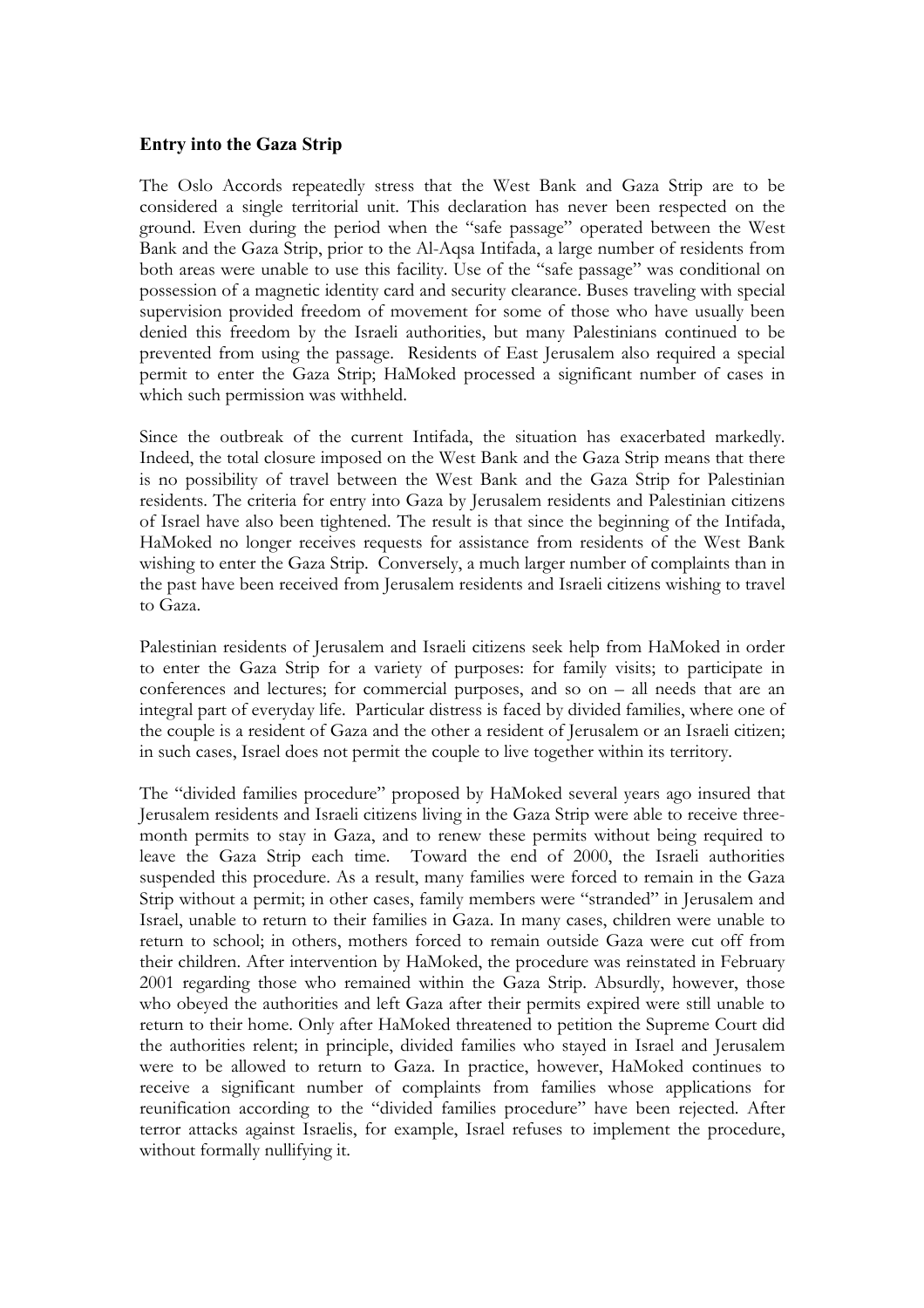The case of G.M. and her children illustrates the problems faced by these divided families. G.M. is an Israeli citizen who is married to a resident of Gaza. The couple has ten children, all of whom are registered in G.M.'s identity card – i.e. they are Israeli citizens. In February, when G.M. left Gaza to visit her family in Israel, she applied to extend her entry permit to Gaza so that she would be able to return to her husband, and her children would be able to recommence their studies. After failing to receive any response to her application, G.M. contacted HaMoked. The authorities informed HaMoked "the entry of Israelis into [Gaza] is not permitted at present, with the exception of urgent humanitarian cases," and stated that the case of G.M. "does not meet the criteria applying to the entry of Israelis into [Gaza] at present" – i.e. her case was not considered of an urgent humanitarian character. HaMoked contacted the State Attorney's Office regarding this and four similar cases; only after threatening to petition the Supreme Court, however, was HaMoked informed that G.M. and her children would be allowed to enter Gaza on the occasion of the Id Al-Adha festival. This response failed to acknowledge that G.M. was entitled to enter Gaza in accordance with the "divided families procedure;" neither was their any assurance that she would be able to renew her permits to stay in the Gaza Strip. Only the threat of Supreme Court action convinced the authorities to allow G.M. to enter Gaza in accordance with the accepted procedure.

Yet the problems of G.M. and her family were not over. On May 29, 2001, she once again entered Israel on a family visit. In June, when she wished to return to the Gaza Strip, her application for an entry permit was once again denied. After HaMoked intervened, the application was again denied, this time on the grounds that her husband in Gaza was also married to another woman who was a resident of Gaza. After HaMoked again threatened to take the case to the Supreme Court, the authorities agreed to provide an entry permit to Gaza for G.M. and her children – though only for one month.

On February 16, 2001, H.A.H., an Israeli citizen married to a resident of the Gaza Strip, was forced to leave her home and her five children in Gaza after the Israeli authorities refused to renew her permit. HaMoked contacted the State Attorney's Office and explained that the woman urgently needed to return to her home in order to care for her children, as well as for her husband's elderly and infirm parents (since the husband worked, he was unable to care for them). As in the case of G.M., H.A.H. received a permit only for Id Al-Adha. On July 17, 2001, the authorities finally agreed to provide an entry permit – yet again, this happened only after HaMoked threatened to petition the Supreme Court.

N.R., a Jerusalem resident married to a resident of Gaza, suffered from a hemorrhaging tumor in her stomach. On January 24, 2001, after the authorities rejected her mother's request to enter Gaza in order to help her daughter, HaMoked informed them that N.R. was due to undergo surgery on January 27, 2001; accordingly, her mother's presence was vital. The day after contact was made, the mother was permitted to enter Gaza for one week. On May 26, 2001, N.R. entered Jerusalem to undergo a further operation. When she sought to return to Gaza, her application was rejected. After intervention by HaMoked, she was permitted to return to Gaza on July 17, 2001.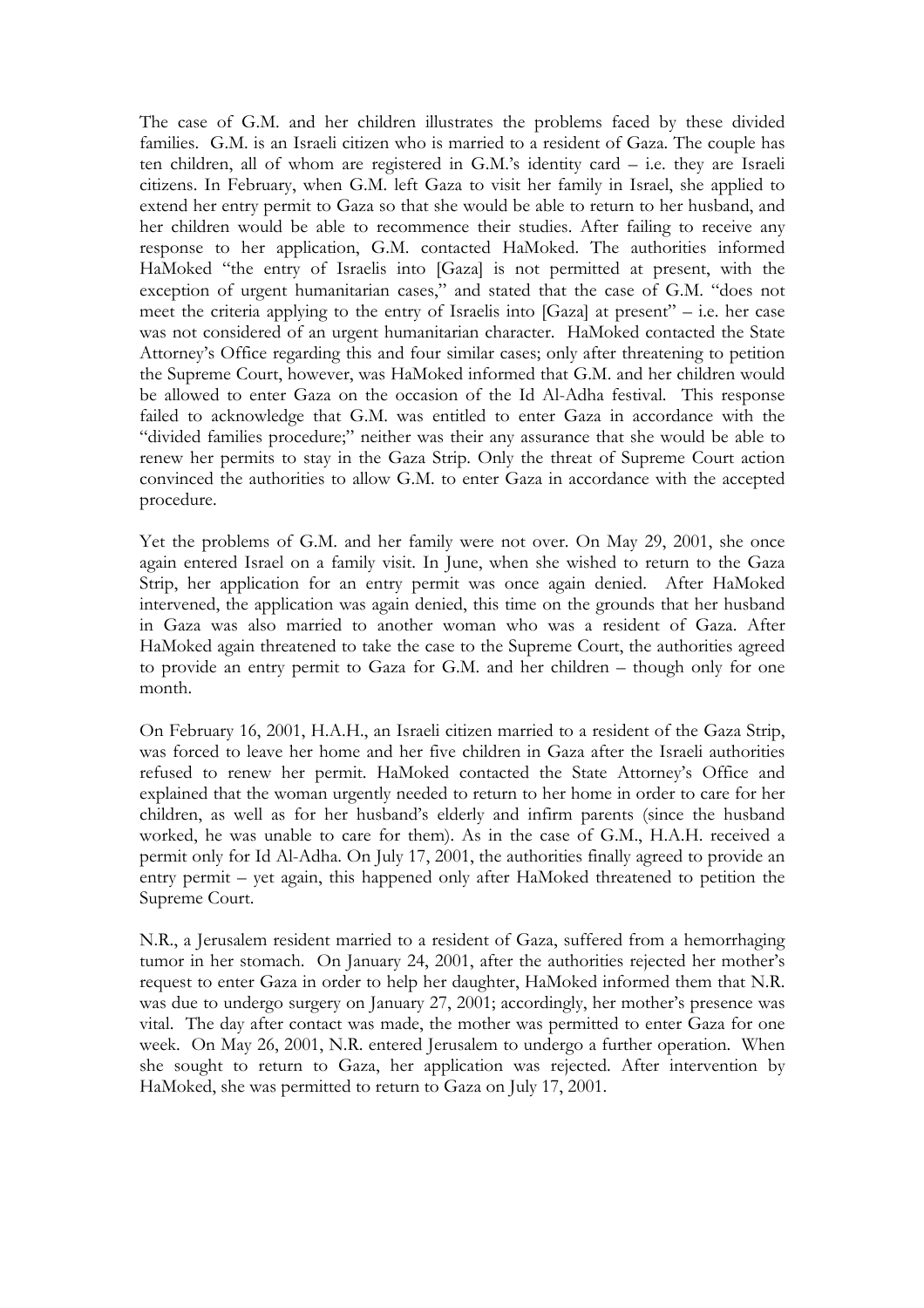## **Residency Rights**

### **Residency in Jerusalem**

Since annexing East Jerusalem in 1967, Israel has considered the area an integral part of its sovereign territory. Under international law, however, East Jerusalem is an occupied area with the same status as the West Bank. Israeli policy in East Jerusalem has been guided by one key principle: to create a demographic and geographical reality preempting any attempt to challenge Israel's sovereignty in the areas it annexed. In practical terms, this means increasing the number of Jews living in Jerusalem and decreasing the number of Palestinians in the city. In pursuing this political and demographic objective, the Israeli authorities exploit planning and building laws, social security laws, laws relating to residency and citizenship, and allocations provided for infrastructures, education, culture and municipal services. Instead of providing decent services for the population, the authorities make the lives of Palestinian families intolerable with the goal of encouraging them to leave the city.

In March 2000, in response to a petition filed by HaMoked against the "Quiet Deportation" policy adopted by the Ministry of the Interior since 1995, the Minister of Internal Affairs at the time (Natan Sharansky) announced that the ministry was introducing a new policy in this respect. The Ministry of the Interior would no longer deny residency rights for residents of East Jerusalem who moved abroad or to other parts of the Occupied Territories, provided their travel documents remained valid throughout their period outside the city. Those who residency had been denied following the change of policy in 1995 would be entitled to regain their rights after living in Israel for a period of at least two consecutive years. HaMoked's experience shows that those who meet these conditions are not always successful in securing residency rights; forceful intervention is often needed in order to restore thei status as residents. Former residents who have since acquired permanent residency rights or citizenship in another country are excluded from the new arrangement, and their residency rights are denied.

In recent months, a slight improvement has been seen in the attitude of the Ministry of the Interior in dealings with residents of East Jerusalem, at least in terms of the bureaucratic procedures. Different types of requests (such as family reunification or registration of children) are now processed on different days, and the lines are separated. However, the registry clerks continue to demand evidence that the center of applicants' lives is in Jerusalem; this entails bringing a long list of documents. For example, it is not sufficient for residents to present medical insurance cards or details relating to medical treatment undergone in Jerusalem: the clerks demand an updated printout from their medical insurance fund confirming that the applicant is eligible for treatment. Unemployed applicants (or those who do not receive a salary slip and cannot present a document relating to their work) are required to submit an affidavit verified by an attorney or by the court concerning their sources of income. Photocopies of documents sent to the Ministry of the Interior by HaMoked must be notarized as "faithful to the original." These are just a few of the demands that prevent many residents from realizing their rights, unless they are able to afford expensive private legal representation, or can secure the assistance of human rights organizations, which cannot deal with the immense case load. The promise made by the Ministry of the Interior to the Supreme Court to move to new offices providing improved services for residents has not yet been fulfilled.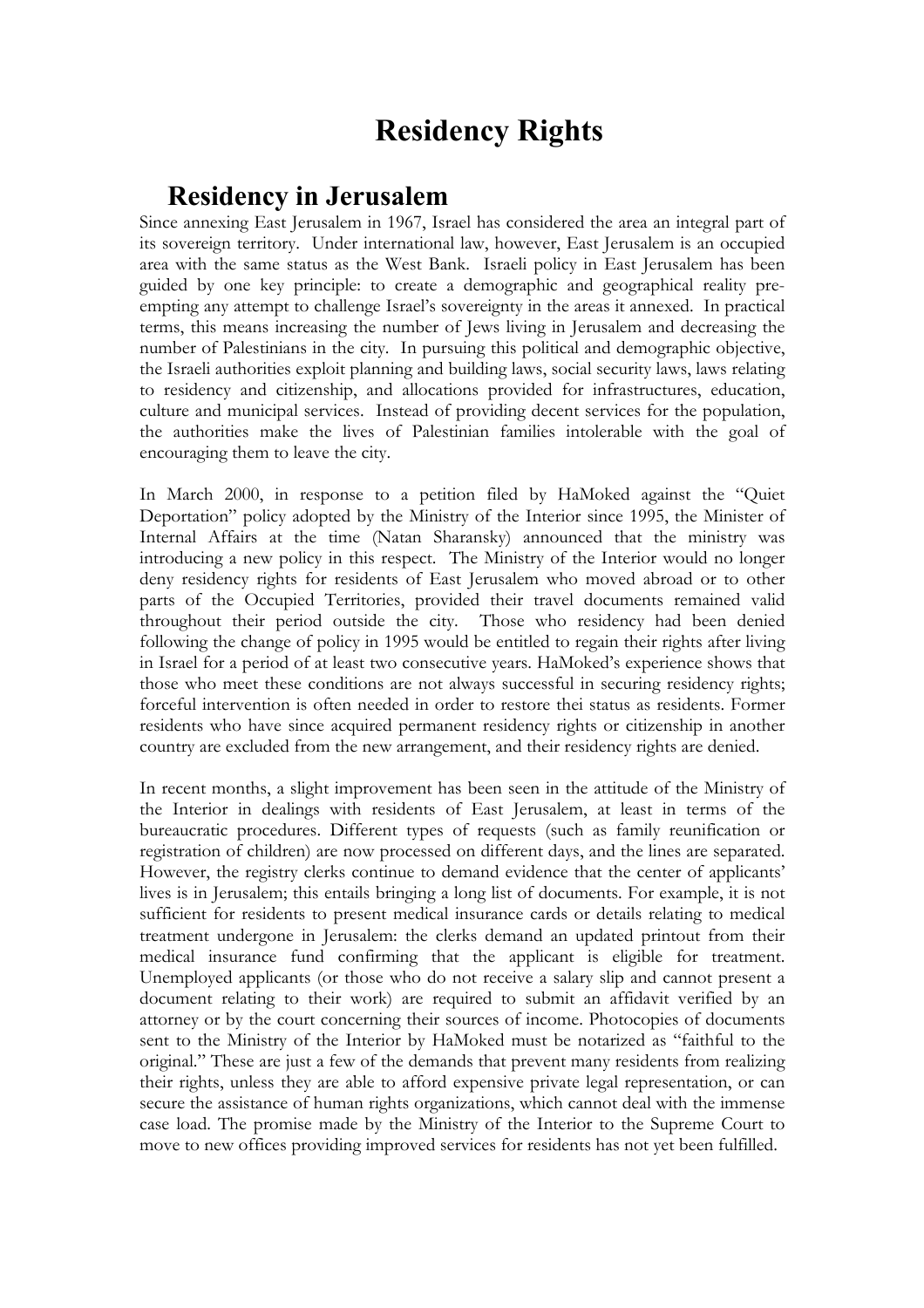The National Insurance Institute continues to infringe the social rights of residents of East Jerusalem. Here, too, intervention by human rights organizations or attorneys is often the only way to insure the practical implementation of court rulings. For example, the Supreme Court ruled that the National Insurance Institute must provide prior written notification in cases when it intends to remove individuals from the list of those entitled to services in accordance with the National Health Law, and must offer them a hearing. In several cases, HaMoked was forced to intervene in order to restore names to the list that were removed in contravention of this procedure. Nevertheless, some improvements have been seen. For example, the National Insurance Institute's East Jerusalem office now accepts many forms by mail, rather than requiring applicants to present the forms in person. Following complaints by several organizations, including a complaint by HaMoked after a pregnant woman miscarried after being required to stand in line, the Director-General of the National Insurance Institute informed HaMoked that several changes had been introduced. Disabled and sick people are no longer required to wait in line; shelter and benches are now available for those waiting outside the building. A new, air-conditioned hall is to be built in order to reduce lines outside the building. As at the Ministry of the Interior, different types of cases are now processed on separate days.

### **Health Insurance for Minors**

In mid-2001, a joint effort by HaMoked, Physicians for Human Rights and the Association for Civil Rights in Israel secured the right to medical treatment of children in East Jerusalem in cases when only one of the parents is an Israeli resident.

The former policy of the National Insurance Institute had been that children in such cases were not entitled to national insurance from the moment of birth. Instead, eligibility was confirmed only after an extended investigation to ascertain whether Jerusalem was the family's "center of life," and after registration of the children at the Ministry of the Interior, or the allocation by the Institute of temporary numbers in place of official identity numbers. The result of this policy was that at a critical stage of life, babies and children were deprived of medical supervision and treatment. The Palestinians of East Jerusalem form one of the poorest populations in the State of Israel, and most residents are unable to afford private medical treatment.

In March 1999, HaMoked petitioned the Supreme Court against this procedure. Following the filing of the petition, a settlement was reached with the state stipulating that these children would receive health insurance by means of a procedure that should not, as a rule, exceed one week. The children are to continue to receive medical treatments as long as the National Insurance Institute has not conclusively established that they are not residents, including a hearing on this matter.

Immediately after birth of the baby, parents must complete a form (printed in Hebrew and Arabic). The form may be submitted in person or by mail, and is distributed at the National Insurance Institute offices, at maternity wards in Jerusalem hospitals, at health fund clinics and at mother-and-baby clinics in the east of the city. The process of affiliating the child to a health provider takes one week. The Court accepted the settlement and incorporated the complete text of the agreement in its ruling.

Following this ruling, HaMoked visited hospitals around Jerusalem to inform the staff of the significance of this decision, to insure that the appropriate forms are indeed available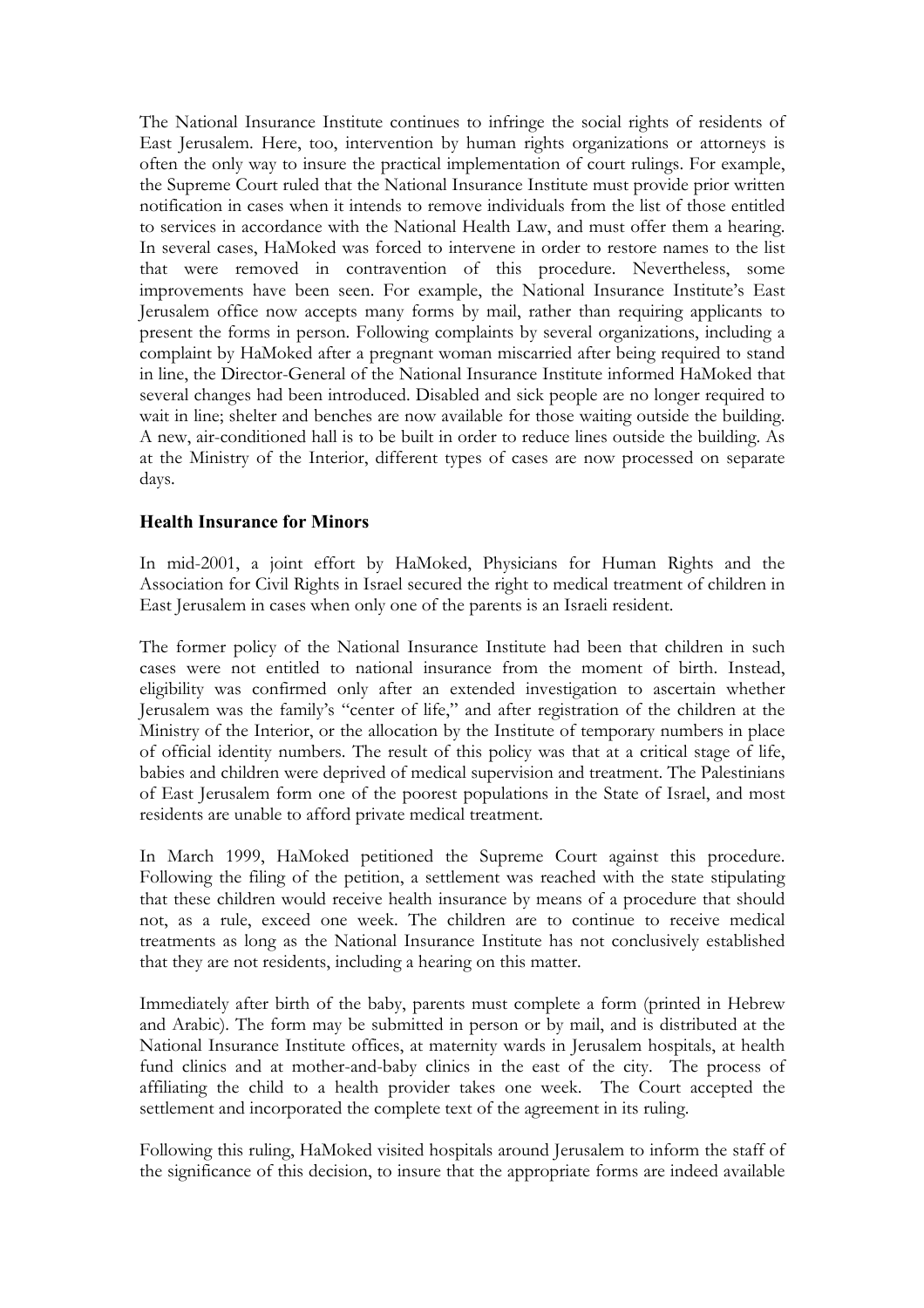in the relevant wards, and are given to the mothers of newborn children. In cooperation with Physicians for Human Rights, HaMoked is currently preparing to disseminate information on the new procedure to all the clinics and mother-and-child centers in East Jerusalem and other key locations.

### **Fee for Registration of Children**

N.A. is a single mother with seven children. Lacking any source of income, she lived in extreme poverty and appalling conditions in her brother's home in East Jerusalem. In 1998, the Ministry of the Interior revoked her status as a resident of the city. Deprived of any formal status in Israel, N.A. was unable to receive benefits from the National Insurance Institute, and she and her children did not enjoy health insurance. After the Ministry of the Interior changed its policy on the revocation of residency rights, and following intervention by HaMoked, N.A. regained her status as a resident of Jerusalem in 2000. Some three months later, she was informed that her children had been registered in the Population Registry.

However, the notification regarding the registration of her children also stated that she would be required to pay a "service fee" of NIS 535 for each of five of her children who were not born in Israel. In order to insure her children's status in Israel, N.A. was thus expected to pay the amount of NIS 2,675. As a woman lacking any means, and surviving with her seven children on her brother's National Insurance benefit (which supported a family of 18), N.A. was unable to pay such an amount, and therefore refrained from registering her children for a period of four months.

HaMoked submitted an application to the Ministry of the Interior to exempt N.A. from payment of this fee. The application was initially rejected without reason; after HaMoked applied again, the Ministry of the Interior stated that the exemption was granted only in extreme humanitarian cases, and that N.A.'s case did not meet this definition.

Given the urgent humanitarian need to register the children, HaMoked decided to pay the fee from its own funds, and to file a petition against the refusal of the Population Registry to exercise its discretion to grant exemption from the fee and against the absence of clear criteria for such exemptions.

In April, N.A.'s seven children were duly registered at the Population Registry. In mid-2001, HaMoked petitioned the Supreme Court, asking that criteria be established and published for eligibility to exemption from the fee. HaMoked also asked that criteria be established providing a full or partial exemption from fees for all services relating to the status of minor children, in cases when the parents' income was below a given level. The petition specifically asked that the refusal to exempt N.A. from payment of the fee be overturned. The hearing on the case has been arraigned for November this year.

### **Revocation of residency, registration of children and family reunification**

F.A.A. and her family were forced to move to Jordan due to the Ministry of the Interior policy (until 1994) of not allowing women residents of Jerusalem to file applications for family reunification with their partners. In 1994, the couple returned to Jerusalem with their five children. F.A.A. later discovered that the Ministry of the Interior had revoked her residency status, as well as that of two of her children whom had been registered in the Israeli Population Registry. The lack of residency status meant that the family was obliged to live in Israel in conditions of extreme poverty, without any official status or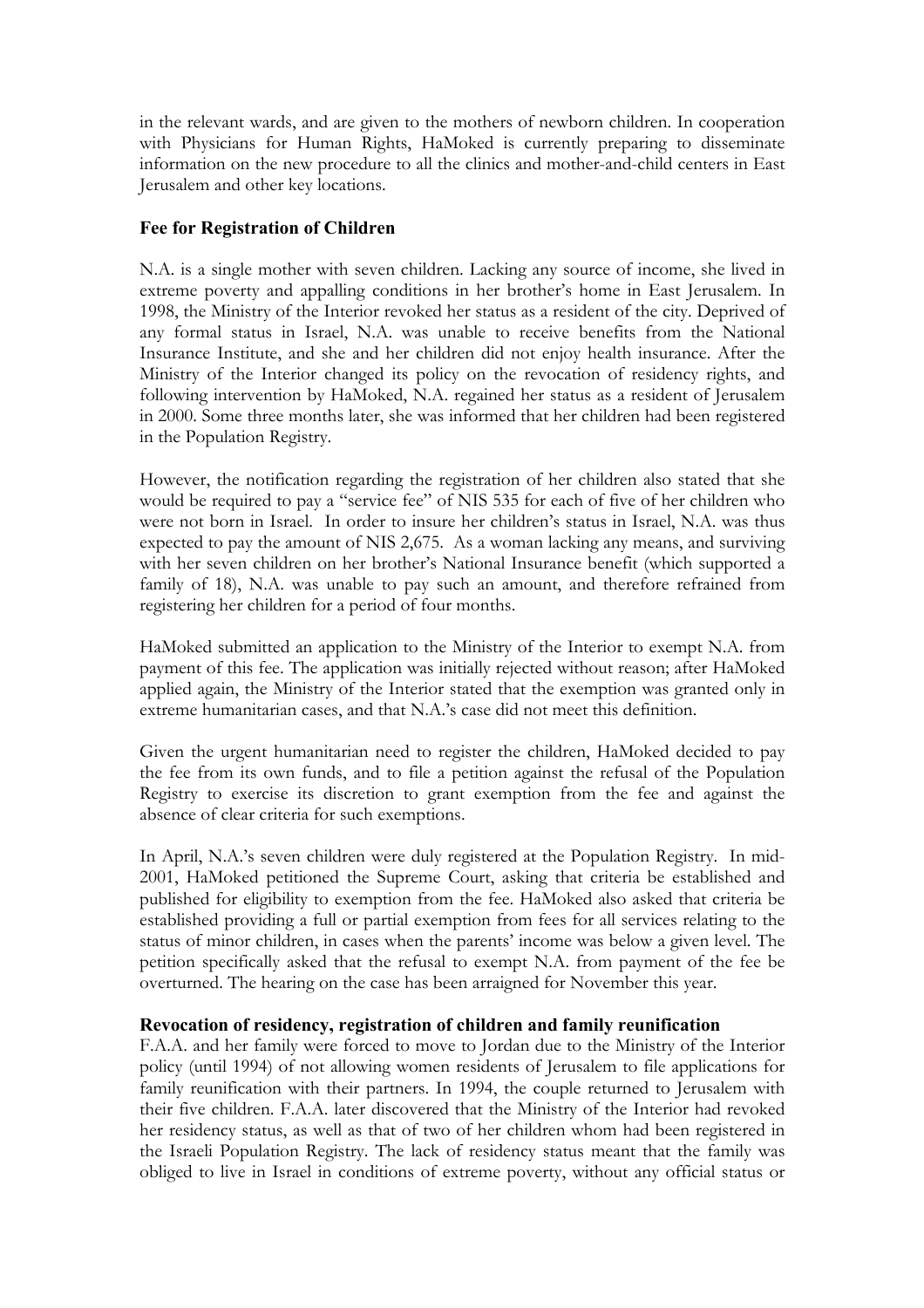social rights. In 2000, after HaMoked petitioned the Supreme Court, the Ministry of the Interior changed its policy. After HaMoked intervened on behalf of F.A.A, her residency rights and those of her daughter were restored. The Ministry of the Interior refused to restore the residency rights of her son, M. This year, after extensive correspondence, affidavits and discussions with Ministry of the Interior officials, M.'s residency rights were finally restored. The two youngest children in the family were registered in the Population Registry; an application for family reunification for Mr. A.A. and the eldest son T. was approved; and the National Insurance Institute recognized the family's right to social benefits.

### **Residency in the West Bank and Gaza**

Residency rights in the Occupied Territories are clearly a matter of human rights, but this has been prevented due to it becoming a bargaining chip in the negotiations between Israel and the Palestinian Authority. The registration of people born in the Territories but not registered for various reasons ("late registration"); the return of deported persons; the return to the area of people who lost their residency rights after their travel documents expired ("extension of departure cards"); the quotas for approval of family unification (the official quota is  $4,000$  applications  $-2,400$  for the West Bank and  $1,600$ for the Gaza Strip) – all these issues have been dealt with as a function of the political progress of the Oslo Accords, with no consideration for the needs or rights of the residents.

Since the signing of the Oslo Accords, processing of the above issues has been divided between the Palestinian Authority and Israel. Israel continues to make decisions in these areas, while the PA functions as a mediating agent, receiving applications, "screening" them and forwarding them to Israel for its decision.

Since the outbreak of the Al-Aqsa Intifada, a serious deterioration has been seen in the handling of all matters relating to residency rights in the West Bank and Gaza; processing of various types of visiting permits, family reunification, late registration, the return of deported people and so on has been totally discontinued.

In October 2000, a military official involved in processing residency-related issues informed HaMoked that due to the events there was "almost no cooperation" between Israeli officials and the Palestinian Authority. Accordingly, residency issues would not be processed and HaMoked would not receive responses on these matters. Processing of applications relating to family reunification, entry permits and actual entry to the area, and residency were frozen. In response to this decision, HaMoked petitioned the Supreme Court, noting that the absence of cooperation with the Palestinian Authority "cannot justify refraining from processing applications relating solely to Israeli actions and to data held by the Israeli authorities." Accordingly, "there is no place for the total freezing of processing all applications."

Cases that are processed entirely by the Israeli side include, in particular, those deported from the occupied Territories and whom Israel has recently permitted to re-enter the region, but have been unable to do so in practice; as well as applications for family reunification filed prior to the outbreak of the Intifada that still await decisions by the Israeli authorities. Most of these applications relate to the population addressed by the first Supreme Court petition on this matter. These are the partners of residents who were present in the Occupied Territories, or who received permission to enter the Territories,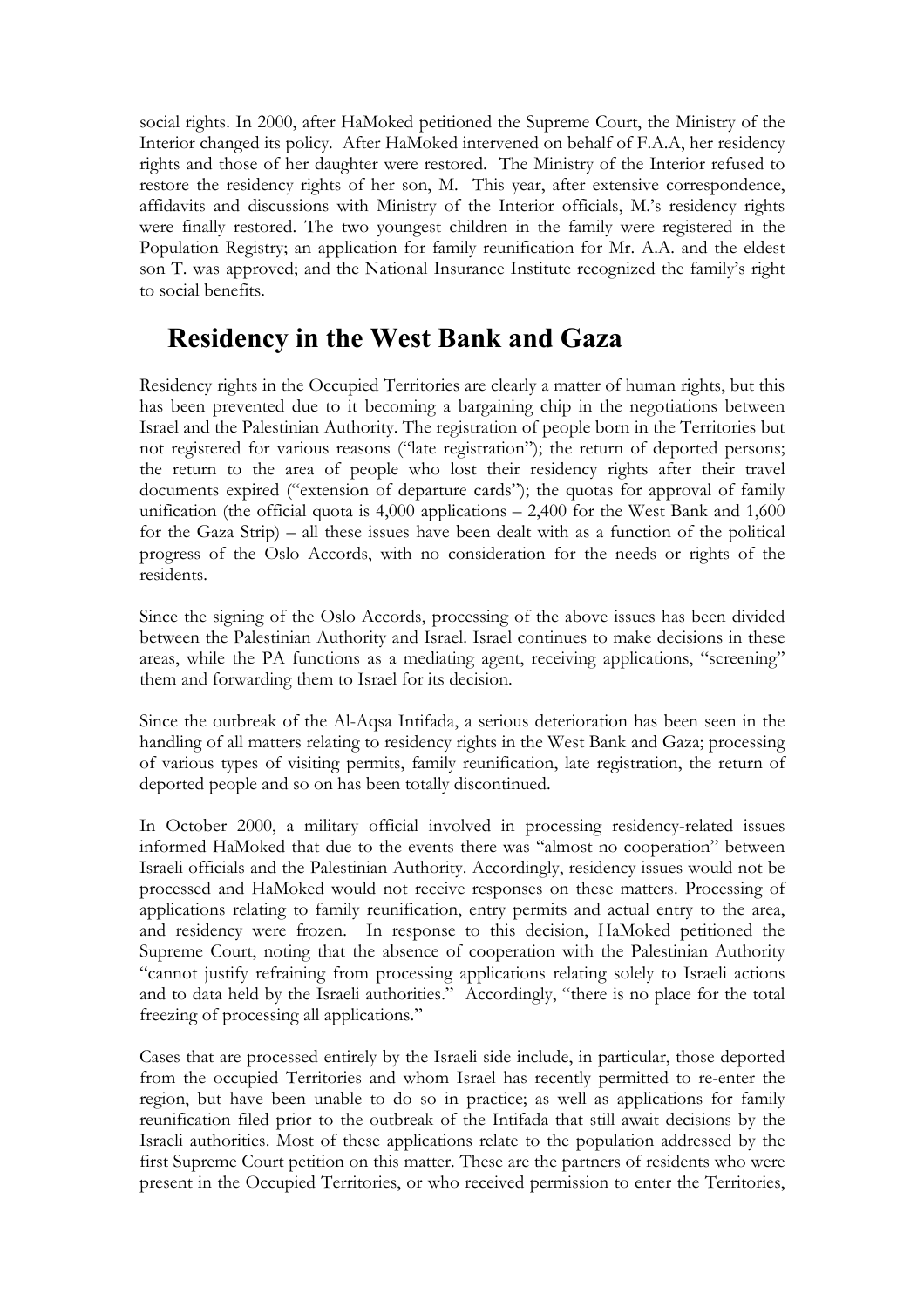during the period from 1989 though the end of August 1992, and who are therefore entitled to a Palestinian identity card immediately and separately from the matter of the quota (excluding cases that have been rejected for security reasons). An agreement with the State before the Supreme Court held that these people are lawfully entitled to live in the Territories during the consideration of their application; permits are to be extended, and they are permitted to leave and enter the region without restriction. Other cases relate to the second Supreme Court decision, which concerned the partners of residents who were present in the Territories or received permits to enter the Territories during the period from September 1, 1992 through August 31, 1993. Again, these individuals are entitled to a Palestinian identity card as part of family unification, without delay and without reference to the quotas, except in security-related cases. These individuals are entitled to the same conditions as summarized above regarding the first group.

In a reply sent to HaMoked in January 2001, three months after receiving our appeal, the State Attorney's Office claimed that it was due to the Palestinian Authority official, responsible for the Ministry of Civilian Affairs, that no contacts were taking place between the sides. "In the circumstances, as a rule, no application on the subject of family reunification can be pertinent at the present stage." However, the State Attorney's Office added that "it will be possible to clarify questions relating solely to the affiliation of a given individual to a population which the State formerly agreed would be enabled to receive family reunification outside the framework of the quotas established for this matter… Beyond the clarification of actual affiliation to such a population, the authorities will not, at present, address the issue of granting residency per se," since this issue was under the responsibility of the Palestinian Authority, with which, as noted, there were currently no contacts.

Following this reply, HaMoked once again contacted the Civil Administration, and asked to clarify what had become of various applications filed prior to the outbreak of the Intifada. These all complied with the State Attorney's conditions for providing information. After two months passed without any reply, HaMoked contacted the Legal Advisor of the West Bank, demanding a prompt response. HaMoked also raised the problem of the former deportees whose return had been authorized by Israel, but who were in practice unable to enter the area. In its reply, the Judge Adjutant-General replied that, as a general rule, "due to the recent events, processing of applications for family reunification in Judea and Samaria has been discontinued." A further letter announced that processing of several applications for family reunification submitted by HaMoked that had reached the Israeli side, and which relate to the population covered by the first Supreme Court petition, had been frozen due to the Intifada. The intolerable delays in processing applications for family reunification prevent many couples from living together lawfully in the Territories, since non-processing also leads to the non-issue of permits or extensions for individuals to stay in the area.

As for the deported individuals whose return has already been approved by Israel, HaMoked was informed in April that visiting permits are not currently being issued. This effectively prevents the former exiles from returning to the region. The processing of these applications has been forwarded to the relevant authorities in order to find a solution enabling their entry. In June, HaMoked was informed that families of exiles must file an application on their behalf; this will be approved, and they will then be able to enter and exercise their right to permanent residency. HaMoked counseled the families accordingly, but in practice their applications for visiting permits were rejected.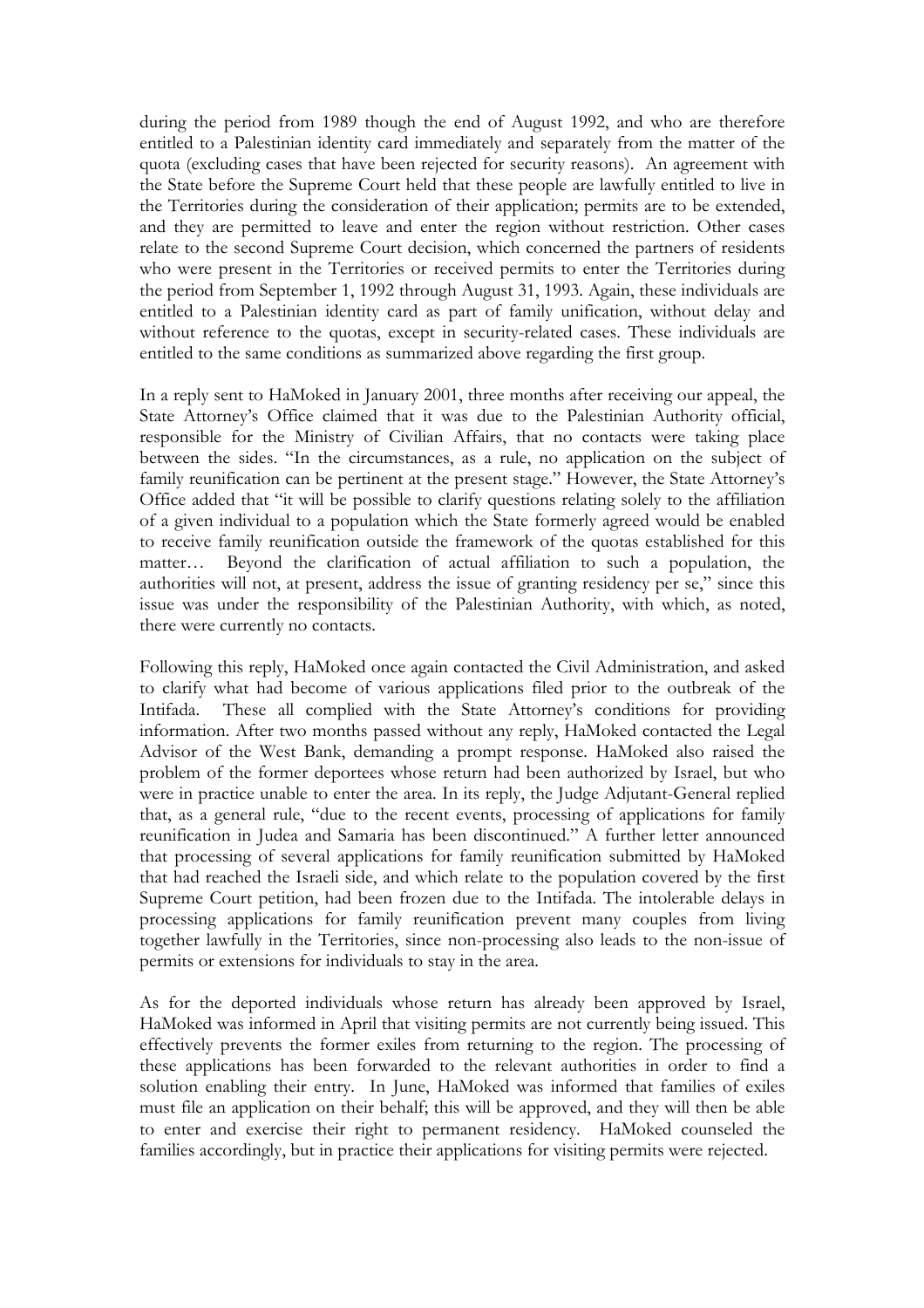Correspondence between HaMoked and the Israeli authorities reveals that the responsibility for the failure to process residency issues rests primarily with the Israeli side. The replies received from Israel officials support the comments made in a letter to HaMoked by Mr. Tarifi, the Palestinian Minister for Civilian Affairs. Mr. Tarifi claimed that thousands of applications for family unification were submitted to the Israeli authorities prior to the outbreak of the Intifada, but to date have not been processed. Since September 2000, the Palestinian side has also submitted a large number of applications for visiting permits, but the Israeli side has refused to accept them, claiming that the present situation does not allow this. Mr. Tarifi added that the decision to break off contacts was a purely Israeli one. He claimed that efforts by the Palestinian side to resume contacts relating to civilian affairs according to the model pertaining prior to the Intifada have been rejected by the Israeli side.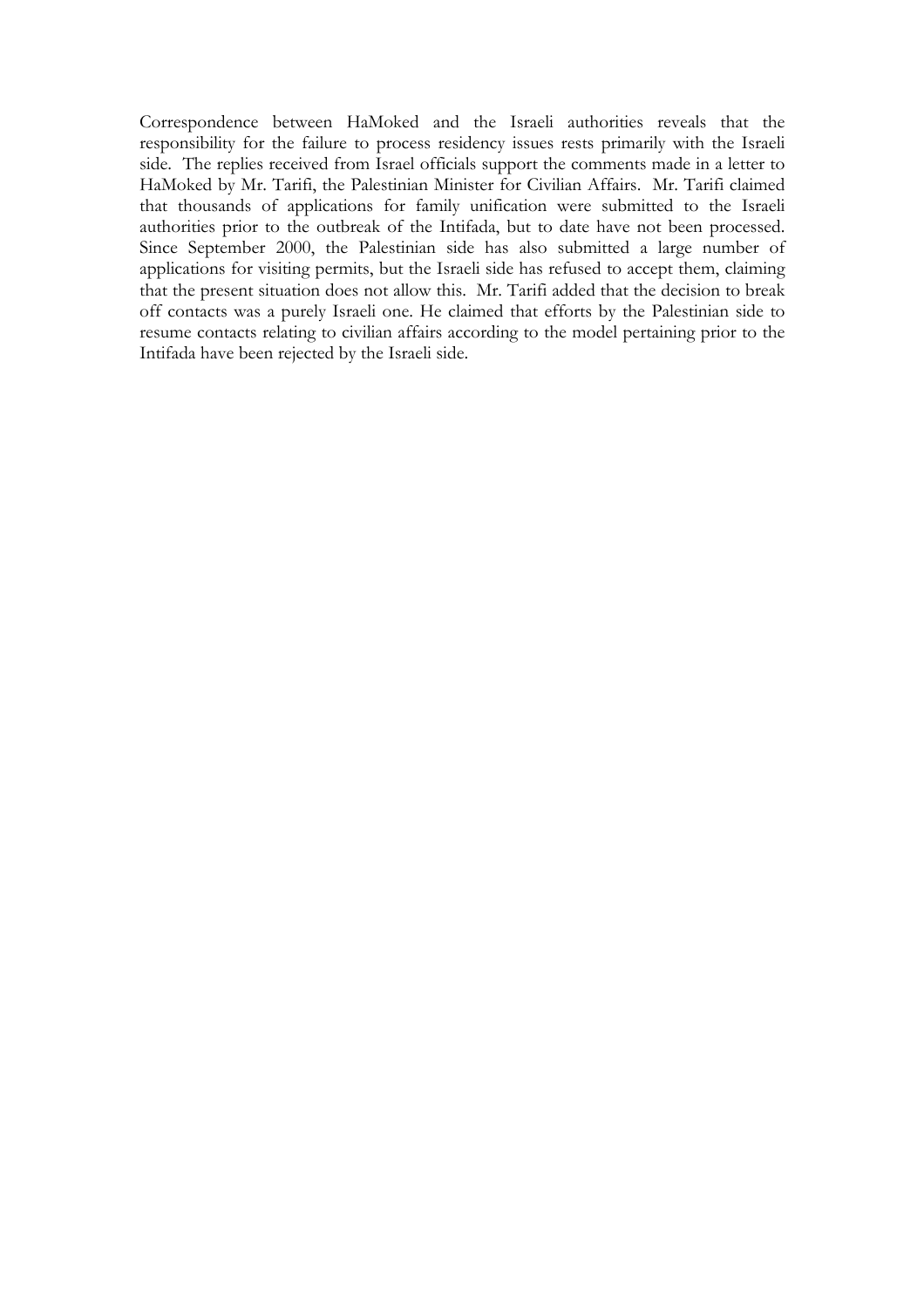## **Respect for the Dead**

A joint report by HaMoked and B'Tselem, published in March 1999 entitled "Captive Corpses," noted that from the occupation of the Territories in 1967 through November 1994, there was no

"…consistent pattern regarding the question as to whether the bodies of those killed should be returned to their families. The question of how to act with regard to the body of each Palestinian killed in clashes with soldiers or in attacks seems to have been taken on an ad hoc basis in each separate case, and sometimes in a completely arbitrary manner… After the suicide attack at Netzarim settlement in the Gaza Strip on November 11, 1994, a more consistent pattern began to emerge, in accordance with which Palestinian bodies are not returned to their families, with the exception of extremely isolated instances."

In 1992 and 1999, HaMoked petitioned the Supreme Court regarding the bodies of two Palestinians whose remains were not found in the two graves where they were suppose to have been buried according to the IDF notification. Following the petitions, the Chief-of-Staff established a military commission of inquiry to examine all aspects of the IDF's treatment of enemy fatalities. HaMoked representatives gave testimony regarding the defects in identification and marking of Palestinians buried at the cemeteries for the enemy dead. The State refused to forward the committee's report to HaMoked, or even those sections relating to the body of the subject of the first petition from 1992. The Supreme Court accepted the State's position on the specific matter, and announced that "we did not find it appropriate – for security reasons – to order the forwarding of this report…"

On January 31, 2001, HaMoked contacted the Chief Adjutant-General's Office, arguing that its right to review the report is guaranteed, inter alia, by the Freedom of Information Law, which since December 31, 2000 has also applied to the IDF. Three months later, the authorities replied that the report would not be forwarded. In June we submitted an identical request to the IDF. The subject is currently under review by the relevant military authorities.

In addition to addressing the principled issues raised in this respect, HaMoked has also continued to process specific complaints. In 1972, S.A.M. was killed in a clash with IDF forces in the Hebron area. Immediately after the incident, the family were shown pictures of the body, which they identified. In November 1995, an IDF representative informed Attorney Leah Zemmel (who handled the case at the time) that approval had been given to return the body to the family. In practice, this did not happen. In 1999, work on this case was transferred to HaMoked, which once again asked the authorities to return the body to the family as had been promised. After additional contacts, HaMoked was informed in February this year that the body was not known to the IDF, and accordingly there was no possibility of locating it. Since it seems that the entire subject was the responsibility of the police at the time, we were referred to the police. In a letter to the IDF, HaMoked expressed surprise at the former approval of the return of the body by the IDF, given the present claim that it was unknown. In response to our request to receive copies of correspondence between the various authorities, we were informed that, apart from documents already presented to us, the only other items were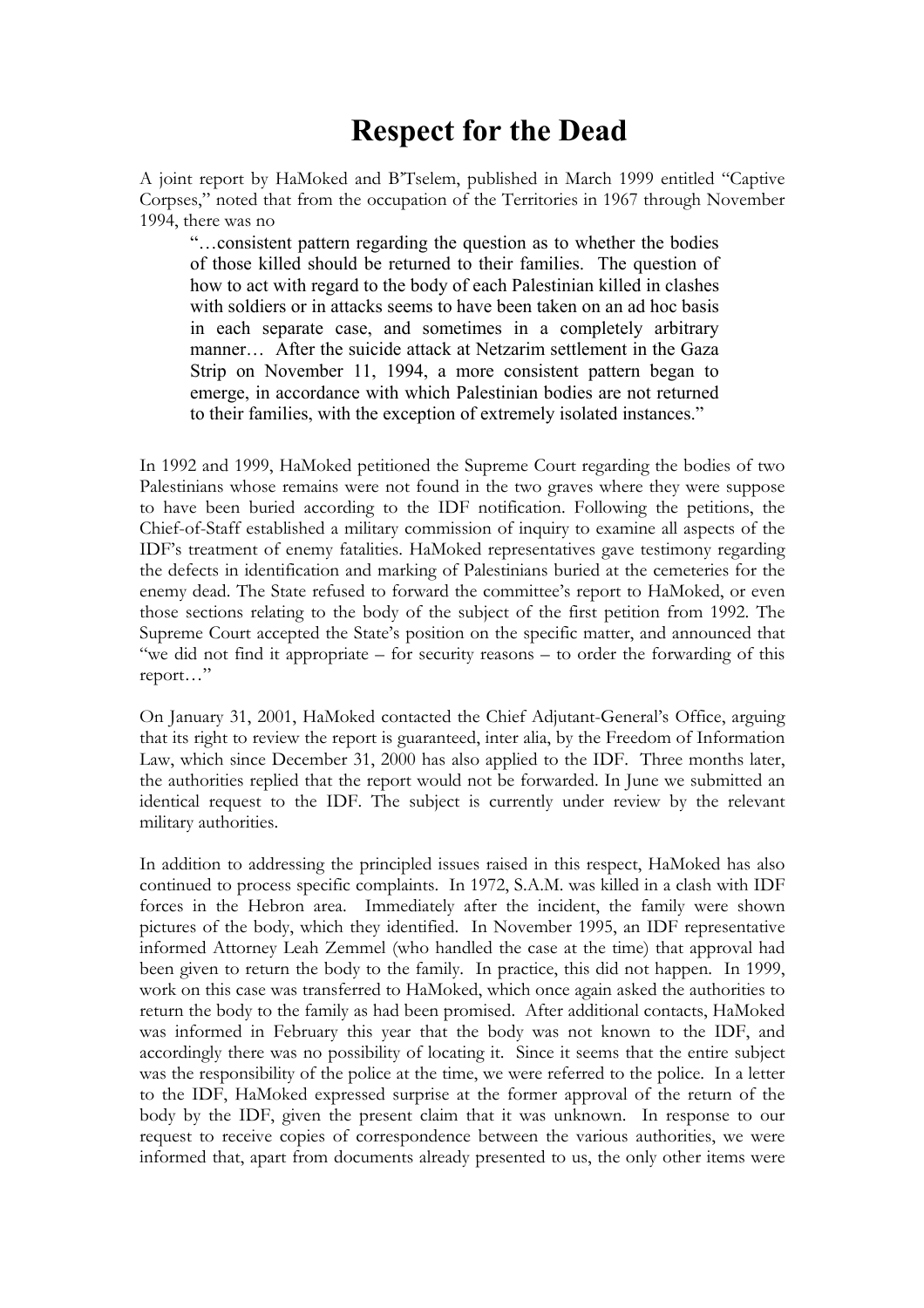internal correspondence between military bodies, which could not be forwarded. We intend to petition the Supreme Court next month on this issue.